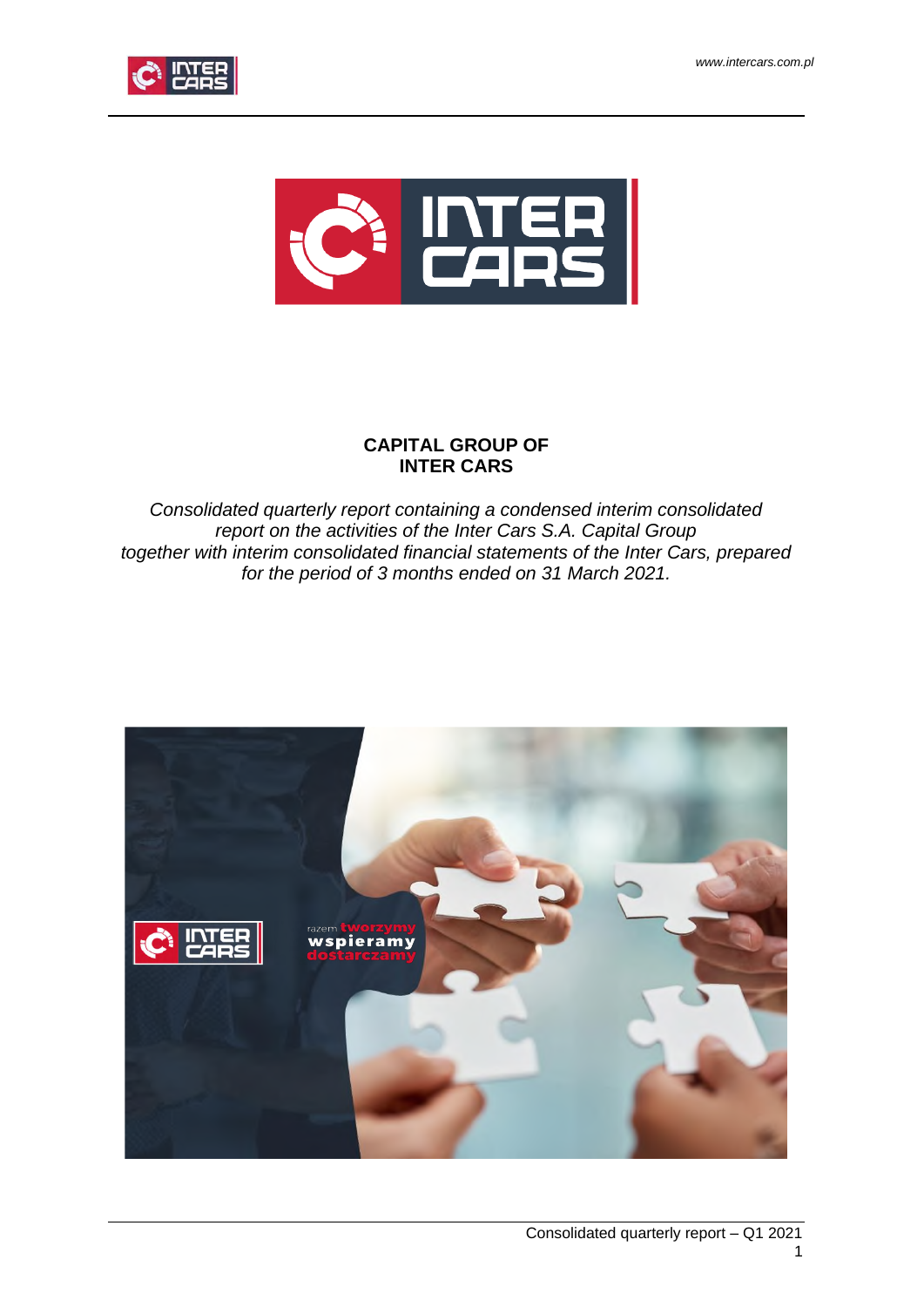

| INTERIM CONDENSED CONSOLIDATED FINANCIAL STATEMENTS OF THE INTER CARS GROUP4 |                                                                                                                                                                                                                  |  |  |  |  |
|------------------------------------------------------------------------------|------------------------------------------------------------------------------------------------------------------------------------------------------------------------------------------------------------------|--|--|--|--|
|                                                                              |                                                                                                                                                                                                                  |  |  |  |  |
|                                                                              |                                                                                                                                                                                                                  |  |  |  |  |
|                                                                              |                                                                                                                                                                                                                  |  |  |  |  |
|                                                                              |                                                                                                                                                                                                                  |  |  |  |  |
|                                                                              | Explanatory notes to the interim condensed financial statements for the period of 3 months ended on 31                                                                                                           |  |  |  |  |
|                                                                              |                                                                                                                                                                                                                  |  |  |  |  |
|                                                                              |                                                                                                                                                                                                                  |  |  |  |  |
|                                                                              |                                                                                                                                                                                                                  |  |  |  |  |
|                                                                              |                                                                                                                                                                                                                  |  |  |  |  |
|                                                                              |                                                                                                                                                                                                                  |  |  |  |  |
|                                                                              |                                                                                                                                                                                                                  |  |  |  |  |
|                                                                              | 1. Summary of activities and consolidated and separate financial results for 1Q 202115                                                                                                                           |  |  |  |  |
|                                                                              |                                                                                                                                                                                                                  |  |  |  |  |
|                                                                              |                                                                                                                                                                                                                  |  |  |  |  |
|                                                                              |                                                                                                                                                                                                                  |  |  |  |  |
|                                                                              |                                                                                                                                                                                                                  |  |  |  |  |
|                                                                              |                                                                                                                                                                                                                  |  |  |  |  |
|                                                                              |                                                                                                                                                                                                                  |  |  |  |  |
|                                                                              | 8. The Management Board's standpoint on the feasibility of meeting the previously published forecasts                                                                                                            |  |  |  |  |
|                                                                              | 9. Shareholders holding 5% or more of the total vote at the General Shareholders Meeting of Inter Cars                                                                                                           |  |  |  |  |
|                                                                              | 10. Changes in the number of shares and rights to shares (options) in Inter Cars S.A. held by the<br>Company's Management and supervisory personnel since the publication of the most recent quarterly           |  |  |  |  |
|                                                                              |                                                                                                                                                                                                                  |  |  |  |  |
|                                                                              |                                                                                                                                                                                                                  |  |  |  |  |
|                                                                              |                                                                                                                                                                                                                  |  |  |  |  |
|                                                                              | 13. Other information which the Company deems relevant for the assessment of its personnel, assets,<br>financial position and financial result or changes in any of the foregoing, and for the assessment of the |  |  |  |  |
|                                                                              | 14. Events subsequent to the balance sheet day as at which the report was prepared which may have a                                                                                                              |  |  |  |  |
|                                                                              |                                                                                                                                                                                                                  |  |  |  |  |
|                                                                              | 15. Information on material transactions with related entities concluded on terms other than at arm's length,                                                                                                    |  |  |  |  |
|                                                                              | 16. Factors which in the Company's opinion will affect its financial results in the period covering at least                                                                                                     |  |  |  |  |
|                                                                              |                                                                                                                                                                                                                  |  |  |  |  |
|                                                                              |                                                                                                                                                                                                                  |  |  |  |  |
|                                                                              |                                                                                                                                                                                                                  |  |  |  |  |
|                                                                              |                                                                                                                                                                                                                  |  |  |  |  |
|                                                                              |                                                                                                                                                                                                                  |  |  |  |  |
|                                                                              |                                                                                                                                                                                                                  |  |  |  |  |
|                                                                              |                                                                                                                                                                                                                  |  |  |  |  |
|                                                                              |                                                                                                                                                                                                                  |  |  |  |  |
|                                                                              |                                                                                                                                                                                                                  |  |  |  |  |
|                                                                              |                                                                                                                                                                                                                  |  |  |  |  |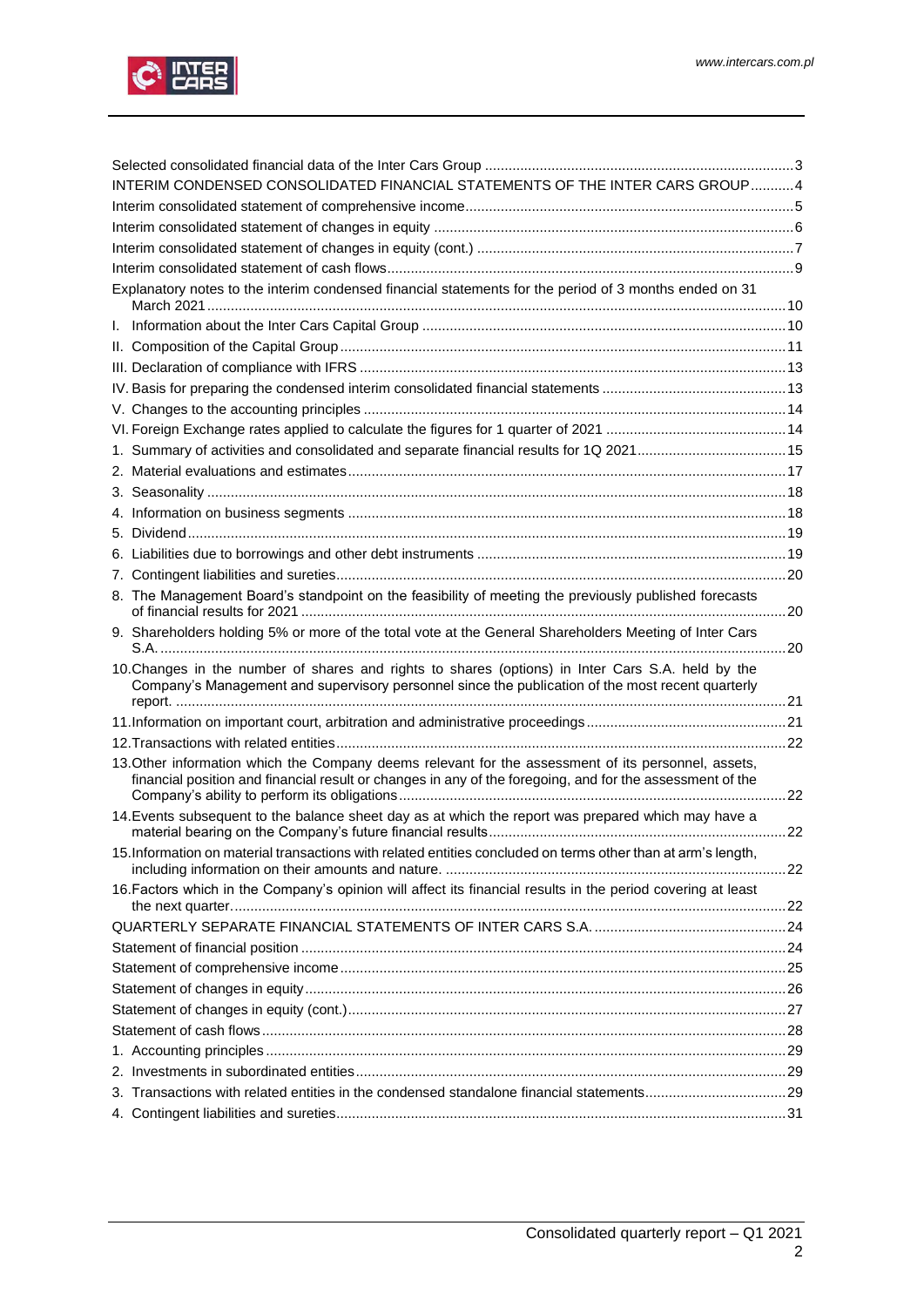

# <span id="page-2-0"></span>**Selected consolidated financial data of the Inter Cars Group**

|                                                                 | for the period of 3<br>months ended on |                           | for the period of 3<br>months ended on |                 |
|-----------------------------------------------------------------|----------------------------------------|---------------------------|----------------------------------------|-----------------|
|                                                                 | 31/03/2021                             | 31/03/2020                | 31/03/2021                             | 31/03/2020      |
|                                                                 | in thousand<br><b>PLN</b>              | in thousand<br><b>PLN</b> | EUR '000                               | EUR '000        |
| Information on growth and profits                               |                                        |                           |                                        |                 |
| Sales margin                                                    | 30.2%                                  | 30.3%                     |                                        |                 |
| <b>EBITDA</b>                                                   | 185,326                                | 83,790                    | 40,534                                 | 19,059          |
| EBITDA as percentage of sales                                   | 7.3%                                   | 4.3%                      |                                        |                 |
| EBITDA (for 12 consecutive months)                              | 739,762                                | 431,364                   | 161,799                                | 98,120          |
| Net debt / EBITDA                                               | 1.4                                    | 2.8                       |                                        |                 |
| Basic earnings per share (PLN)                                  | 8.19                                   | 1.86                      | 1.79                                   | 0.42            |
| Diluted earnings per share (PLN)                                | 8.19                                   | 1.86                      | 1.79                                   | 0.42            |
| Operating profit                                                | 153,112                                | 50,560                    | 33,488                                 | 11,501          |
| Net profit                                                      | 116,107                                | 26,361                    | 25,395                                 | 5,996           |
| <b>Cash flows</b>                                               |                                        |                           |                                        |                 |
| Operating cash flows                                            | 113,648                                | 137,609                   | 24,857                                 | 31,301          |
| Investing cash flows                                            | (8, 412)                               | (6, 143)                  | (1, 840)                               | (1, 397)        |
| Financing cash flows                                            | (80, 333)                              | (109, 714)                | (17, 570)                              | (24, 956)       |
| <b>Employment and branches</b>                                  |                                        |                           |                                        |                 |
| Employees                                                       |                                        |                           |                                        |                 |
| Parent company                                                  | 677                                    | 644                       |                                        |                 |
| Subsidiaries                                                    | 2,709                                  | 2,628                     |                                        |                 |
| <b>Branches</b>                                                 |                                        |                           |                                        |                 |
| Parent company                                                  | 249                                    | 249                       |                                        |                 |
| Subsidiaries                                                    | 319                                    | 314                       |                                        |                 |
|                                                                 | As at                                  |                           | As at                                  |                 |
|                                                                 | 31/03/2021                             | 31/12/2020                | 31/03/2021                             | 31/12/2020      |
| Consolidated statement of the financial<br>situation            | in thousand<br><b>PLN</b>              | in thousand<br><b>PLN</b> | <b>EUR '000</b>                        | <b>EUR '000</b> |
| Cash and cash equivalents                                       | 258,709                                | 233,806                   | 55,513                                 | 50,664          |
| Balance sheet total                                             | 5,396 861                              | 4,678,851                 | 1,158 050                              | 1,013,879       |
| Loans, borrowings, finance lease and factoring                  | 1,281,954                              | 1,321 339                 | 275,080                                | 286,326         |
| Equity attributable to the shareholders of the<br>parent entity | 2,521 394                              | 2,395,496                 | 541,037                                | 519,090         |

The following exchange rates were applied to calculate selected financial data in EUR:

- for balance sheet items the National Bank of Poland exchange rate of 31 March 2021 1 EUR = PLN 4.6603, and the National Bank of Poland exchange rate of 31 March 2020 - 1 EUR = PLN 4.5523 and the National Bank of Poland exchange rate of 31 December 2020 – 1 EUR = PLN 4.6148.
- for the profit and loss account and cash flow items the National Bank of Poland Exchange rate constituting the average National Bank of Poland exchange rate announced on the last day of each month of the first quarter of 2021 and 2020, respectively: 1 EUR = PLN 4.5721 and 1 EUR = PLN 4.3963.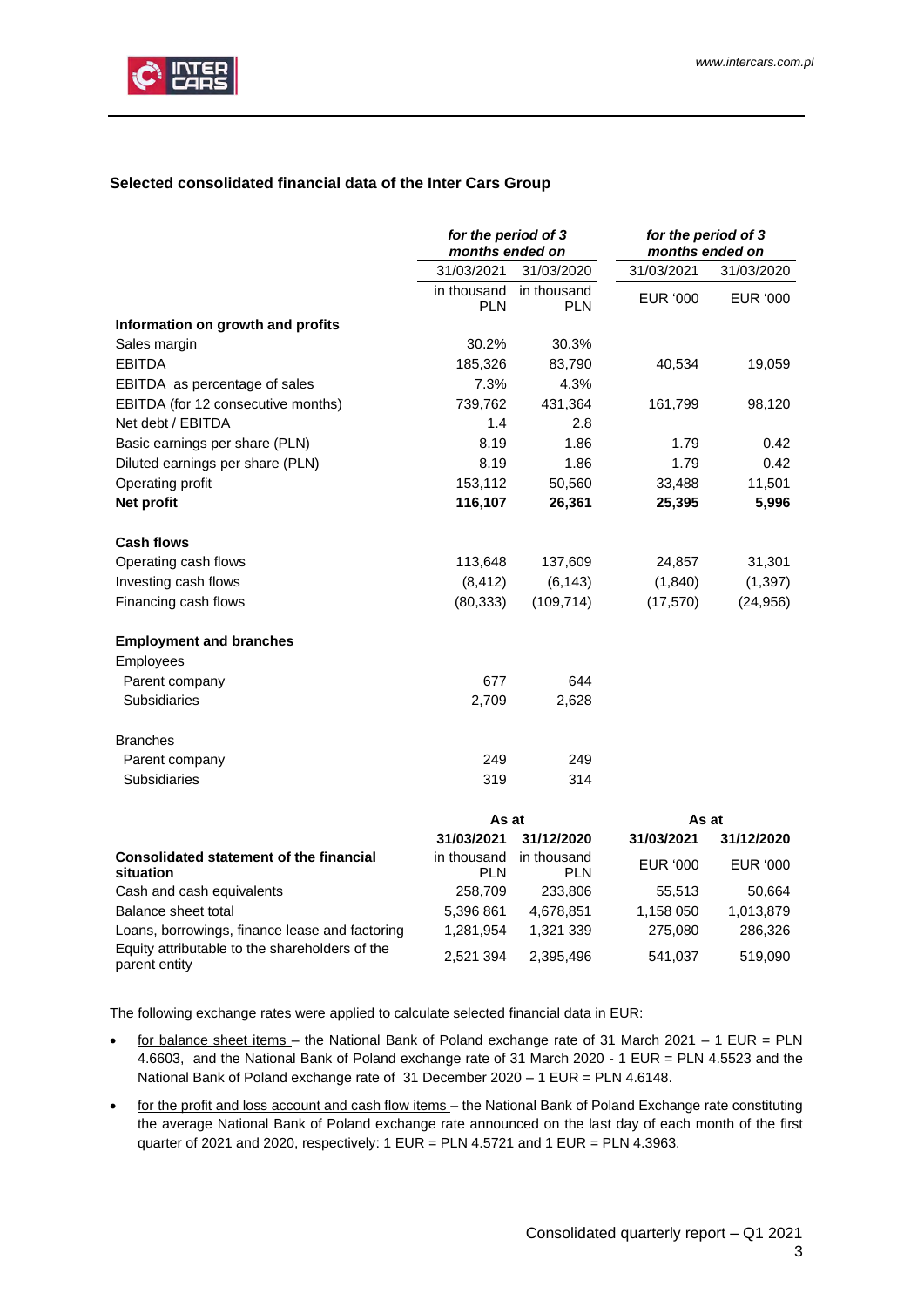

# <span id="page-3-0"></span>**INTERIM CONDENSED CONSOLIDATED FINANCIAL STATEMENTS OF THE INTER CARS GROUP**

| (in thousand PLN)<br><b>ASSETS</b>                | 31/03/2021    | <u>31/12/2020</u> | 31/03/2020    |
|---------------------------------------------------|---------------|-------------------|---------------|
| <b>Non-current assets</b>                         |               |                   |               |
| Tangible fixed assets                             | 481,855       | 489,542           | 498,727       |
| Right-of-use assets                               | 274,729       | 272,956           | 250,462       |
| Investment property                               | 2,045         | 3,133             | 10,837        |
| Real estate available for sale                    | 8,721         | 8,721             |               |
| Intangible assets                                 | 193,011       | 193,675           | 195,036       |
| Investments in associates                         | 1,655         | 1,655             | 1,029         |
| Investments available for sale<br>Receivables     | 299<br>21,453 | 299<br>23,106     | 298<br>21,619 |
| Non-current receivables on long-term rental       | 214,261       | 207,320           | 191,879       |
| Deferred tax assets                               | 15,305        | 13,534            | 37,372        |
|                                                   | 1,213,334     | 1,213,941         | 1,207,259     |
| <b>Current assets</b>                             |               |                   |               |
| Inventory                                         | 2,714,867     | 2,223,117         | 2,428,583     |
| Trade and other receivables                       | 1,142,040     | 939,746           | 1,036,590     |
| Receivables on short-term rental                  | 67,911        | 68,241            | 59,282        |
| Cash and cash equivalents                         | 258,709       | 233,806           | 165,148       |
|                                                   | 4,183 527     | 3,464,910         | 3,689,603     |
| <b>TOTAL ASSETS</b>                               | 5,396 861     | 4,678,851         | 4,896,862     |
|                                                   |               |                   |               |
| <b>LIABILITIES</b>                                |               |                   |               |
| Share capital                                     | 28,336        | 28,336            | 28,336        |
| Share premium account                             | 259,530       | 259,530           | 259,530       |
| Supplementary capital                             | 1,377,736     | 1,377,736         | 1,219,990     |
| Other capital reserves                            | 43,189        | 28,764            | 28,764        |
| Foreign exchange gains /losses in subsidiaries    | (561)         | (10, 352)         | (16, 642)     |
| Retained earnings                                 | 813,164       | 711,482           | 562,269       |
| <b>Equity</b>                                     | 2,521 394     | 2,395,496         | 2,082,247     |
| Long-term liabilities                             |               |                   |               |
| Liabilities due to credits, loans                 | 576,070       | 536,295           | 536,544       |
| Finance lease liabilities                         | 245,173       | 244,098           | 232,331       |
| Non-current liabilities on long-term rental       | 214,261       | 207,320           | 191,879       |
| Other long-term liabilities                       | 5,222         | 7,131             | 4,902         |
| Deferred income tax provision                     | 28,117        | 15,438            | 3,580         |
|                                                   | 1,068,843     | 1,010,282         | 969,236       |
| <b>Short-term liabilities</b>                     |               |                   |               |
| Trade and other liabilities                       | 1,066 880     | 485,761           | 973,465       |
| Trade and other liabilities- passed for factoring | 99,145        | 73,908            | 85,658        |
| Liabilities due to credits, loans                 | 405,110       | 493,126           | 545,736       |
| Finance lease liabilities                         | 55,601        | 47,820            | 54,765        |
| Liabilities on the short-term rental              | 67,911        | 68,241            | 59,282        |
| Employee benefits                                 | 34,095        | 33,499            | 37,305        |
| Income tax liabilities                            | 77,882        | 70,718            | 89,169        |
|                                                   | 1,806 624     | 1,273,073         | 1,845,379     |
| <b>TOTAL LIABILITIES</b>                          | 5,396 861     | 4,678,851         | 4,896,862     |
|                                                   |               |                   |               |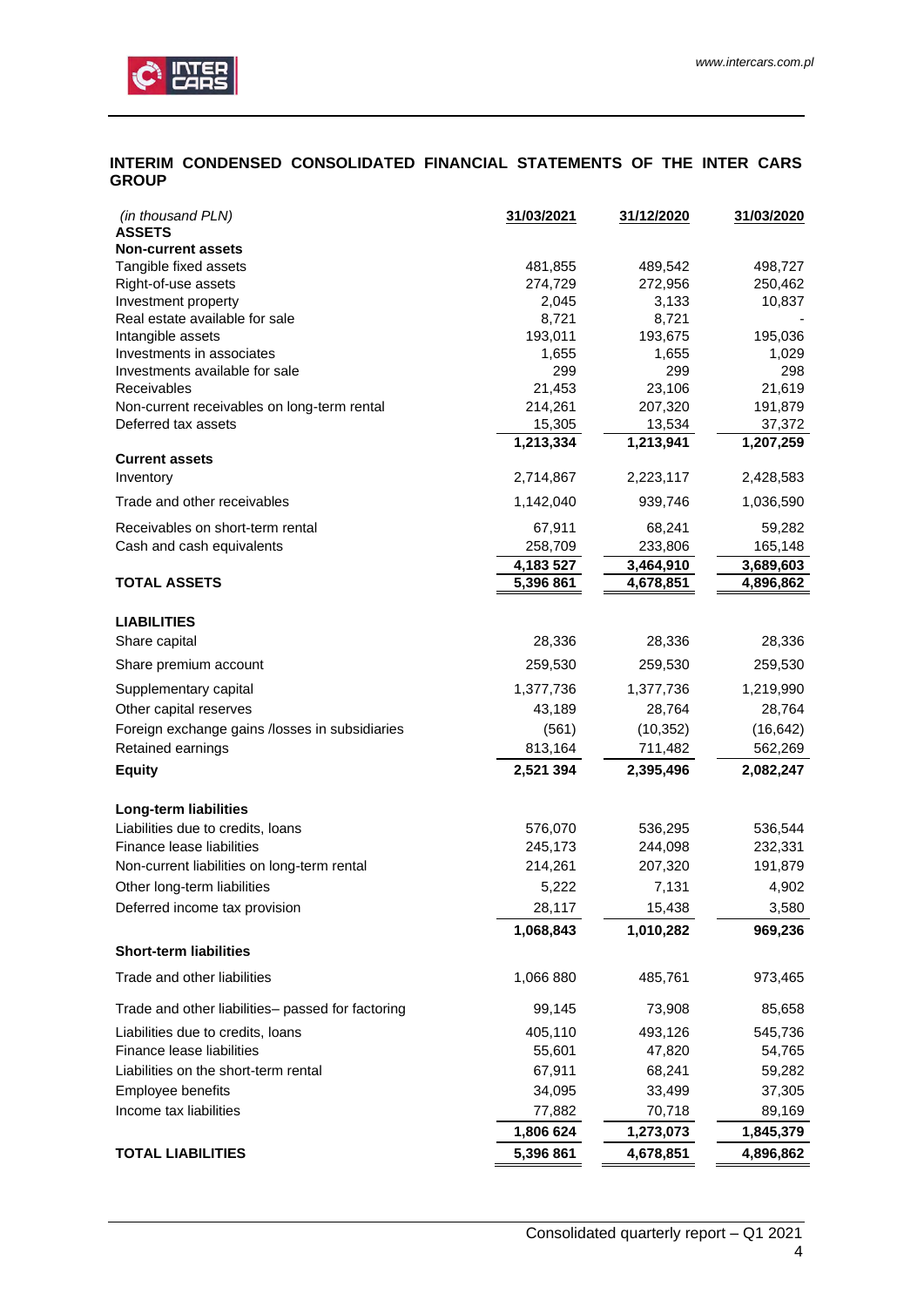

# <span id="page-4-0"></span>**Interim consolidated statement of comprehensive income**

| (in thousand PLN)<br>for the period of 3 months ended on |             |             |
|----------------------------------------------------------|-------------|-------------|
|                                                          | 31/03/2021  | 31/03/2020  |
| <b>Continued activity</b>                                |             |             |
| Revenues from the sale of products, goods and materials  | 2,556,518   | 1,955,068   |
| Cost of sales                                            | (1,784,832) | (1,363,577) |
| Gross profit on sales                                    | 771,686     | 591,491     |
| Other operating revenue                                  | 7,176       | 8,271       |
| Selling cost, general and administrative expenses        | (338, 868)  | (323, 118)  |
| Costs of distribution service                            | (275, 156)  | (213, 895)  |
| Other operating expenses                                 | (11, 726)   | (12, 189)   |
| <b>Operating profit</b>                                  | 153,112     | 50,560      |
| Financial income                                         | 3,313       | 3,674       |
| Exchange differences                                     | 1,628       | (6, 714)    |
| Financial costs                                          | (12, 572)   | (15,089)    |
| Profit before tax                                        | 145,481     | 32,431      |
| Income tax                                               | (29, 374)   | (6,070)     |
| Net profit                                               | 116,107     | 26,361      |
| Attributable to:                                         |             |             |
| shareholders of the parent company                       | 116,107     | 26,361      |
|                                                          | 116,107     | 26,361      |
| <b>OTHER COMPREHENSIVE INCOME</b>                        |             |             |
| Foreign exchange gains /losses                           | 9,791       | 9,199       |
| Total other comprehensive income, net                    | 9,791       | 9,199       |
| <b>COMPREHENSIVE INCOME</b>                              | 125,898     | 35,560      |
| Net profit attributable to:                              |             |             |
| - the shareholders of the parent entity                  | 116,107     | 26,361      |
|                                                          | 116,107     | 26,361      |
| Comprehensive income attributable to:                    |             |             |
| - the shareholders of the parent entity                  | 125,898     | 35,260      |
| - minority interests                                     |             |             |
|                                                          | 125,898     | 35,560      |
| Earnings per share (PLN)                                 |             |             |
| - basic                                                  | 8.19        | 1.86        |
| - diluted                                                | 8.19        | 1.86        |
| Number of shares                                         | 14,168,100  | 14,168,100  |
| Number of shares to be diluted                           | 14,168,100  | 14,168,100  |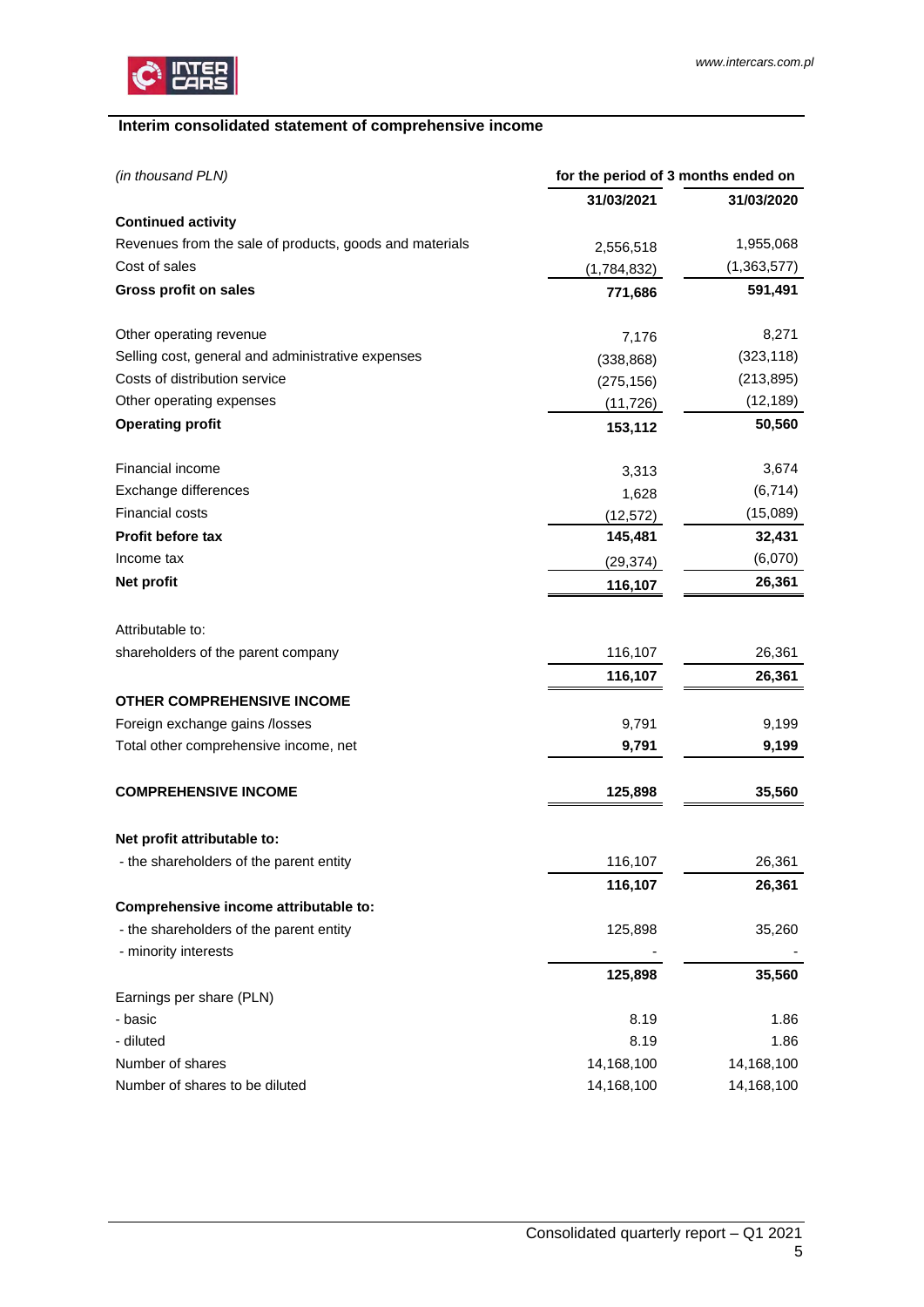

# **Interim consolidated statement of changes in equity**

### **for the period from 1 January 2021 to 31 March 2021**

| (in thousand PLN)                                                       | Share<br>capital | Share premium<br>account | Supplement<br>ary capital | Foreign<br>exchange<br>gains /losses | Other<br>reserve<br>capitals | Retained<br>earnings | <b>Equity</b><br>attributable to<br>the shareholders<br>of the parent<br>entity |
|-------------------------------------------------------------------------|------------------|--------------------------|---------------------------|--------------------------------------|------------------------------|----------------------|---------------------------------------------------------------------------------|
| As at 1 January 2021                                                    | 28,336           | 259,530                  | 1,377,736                 | (10, 352)                            | 28,764                       | 711,482              | 2,395,496                                                                       |
| Profit in the reporting period                                          |                  | $\overline{\phantom{a}}$ |                           |                                      | $\blacksquare$               | 116,107              | 116,107                                                                         |
| Foreign exchange gains /losses                                          | -                |                          |                           | 9,791                                | 14,425                       | (14, 425)            | 9,791                                                                           |
| Distribution of prior period profit - allocation to reserve<br>capitals | $\,$             | $\sim$                   | $\overline{\phantom{a}}$  | $\sim$                               | $\sim$                       | $\sim$               | $\sim$                                                                          |
| As at 31 March 2021                                                     | 28,336           | 259,530                  | 1,377,736                 | (561)                                | 43,189                       | 813,164              | 2,521 394                                                                       |

#### **for the period from 1 January 2020 to 31 December 2020**

<span id="page-5-0"></span>

| (in thousand PLN)                                                                   | Share<br>capital         | Share premium<br>account | Supplemen<br>tary capital | Foreign<br>exchange<br>gains /losses<br>in<br>subsidiaries | Other<br>reserve<br>capitals | Retained<br>earnings | <b>Total equity</b> |
|-------------------------------------------------------------------------------------|--------------------------|--------------------------|---------------------------|------------------------------------------------------------|------------------------------|----------------------|---------------------|
| As at 1 January 2020                                                                | 28,336                   | 259,530                  | 1,219,990                 | (25, 841)                                                  | 28,764                       | 535,908              | 2,046,687           |
| Statement of comprehensive income                                                   |                          |                          |                           |                                                            |                              |                      |                     |
| Profit in the reporting period                                                      |                          |                          |                           |                                                            |                              | 333,320              | 333,320             |
| Foreign exchange gains /losses in subsidiaries                                      | $\overline{\phantom{0}}$ | $\overline{\phantom{0}}$ | $\overline{\phantom{0}}$  | 15,489                                                     | $\sim$                       |                      | 15,489              |
| Distribution of prior period profit – dividend                                      | $\overline{\phantom{0}}$ |                          |                           |                                                            |                              |                      |                     |
| Distribution of retained profits - transfer to supplementary and<br>reserve capital |                          | $\sim$                   | 157.746                   |                                                            |                              | (157, 746)           |                     |
| As at 31 December 2020                                                              | 28,336                   | 259,530                  | 1,377,736                 | (10, 352)                                                  | 28,764                       | 711.482              | 2,395,496           |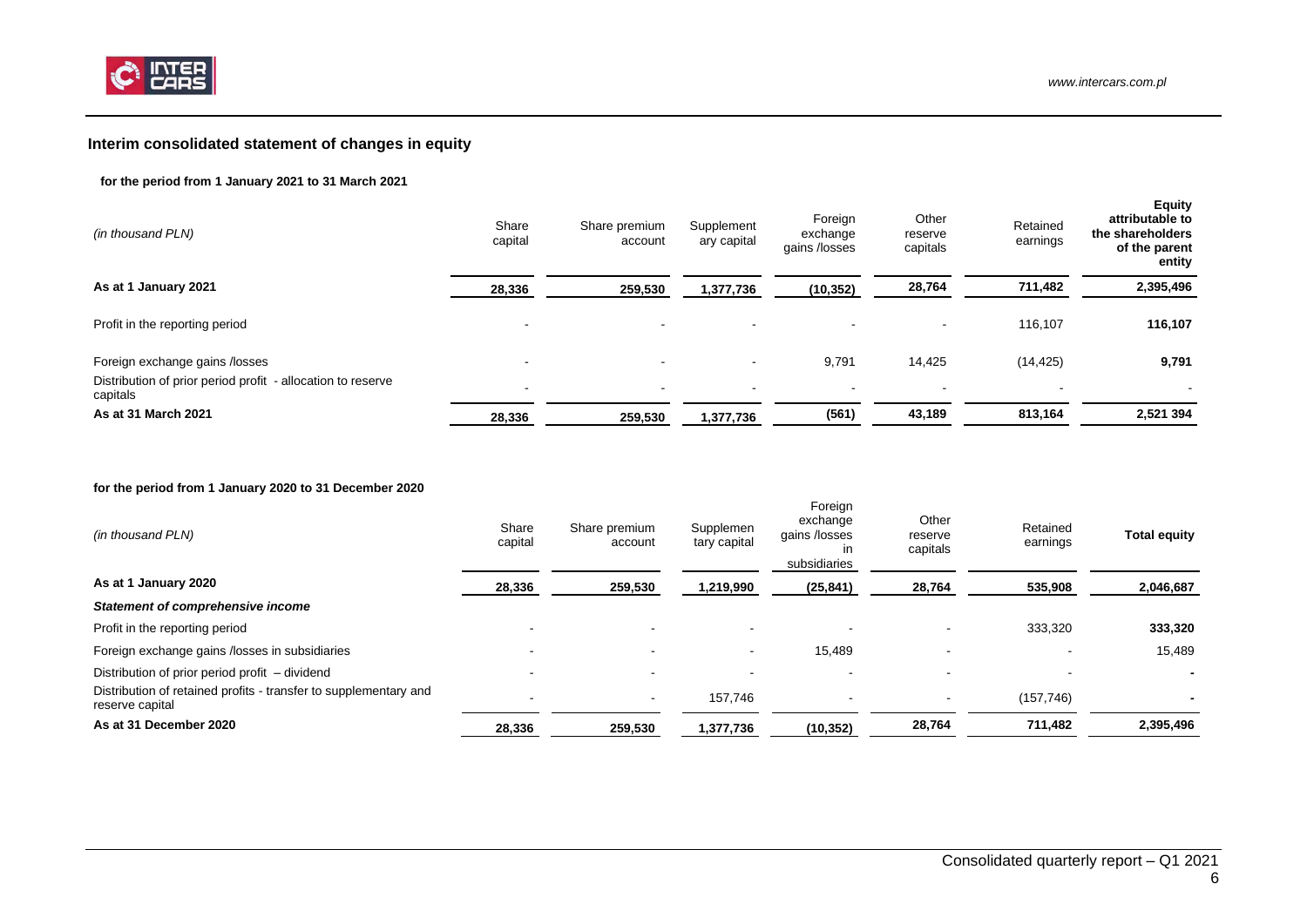

# **Interim consolidated statement of changes in equity (cont.)**

### **for the period from 1 January 2020 to 31 March 2020**

<span id="page-6-0"></span>

| (in thousand PLN)                                                       | Share<br>capital         | Share premium<br>account | Supplemen<br>tary capital | Foreign<br>exchange<br>gains<br>/losses | Other<br>reserve<br>capitals | Retained<br>earnings | <b>Equity</b><br>attributable to<br>the<br>shareholders of<br>the parent entity |
|-------------------------------------------------------------------------|--------------------------|--------------------------|---------------------------|-----------------------------------------|------------------------------|----------------------|---------------------------------------------------------------------------------|
| As at 1 January 2020                                                    | 28,336                   | 259,530                  | 1,219,990                 | (25, 841)                               | 28,764                       | 535,908              | 2,046,687                                                                       |
| Profit in the reporting period                                          |                          | $\,$ $\,$                |                           | $\blacksquare$                          | $\,$ $\,$                    | 26,361               | 26,361                                                                          |
| Foreign exchange gains /losses                                          |                          | $\overline{\phantom{a}}$ | $\overline{\phantom{a}}$  | 9,199                                   |                              |                      | 9,199                                                                           |
| Distribution of prior period profit - allocation to reserve<br>capitals | $\overline{\phantom{a}}$ | $\,$ $\,$                | $\overline{\phantom{a}}$  | $\,$ $\,$                               |                              |                      |                                                                                 |
| As at 31 March 2020                                                     | 28,336                   | 259,530                  | 1,219 990                 | (16, 642)                               | 28,764                       | 562,269              | 2,082 247                                                                       |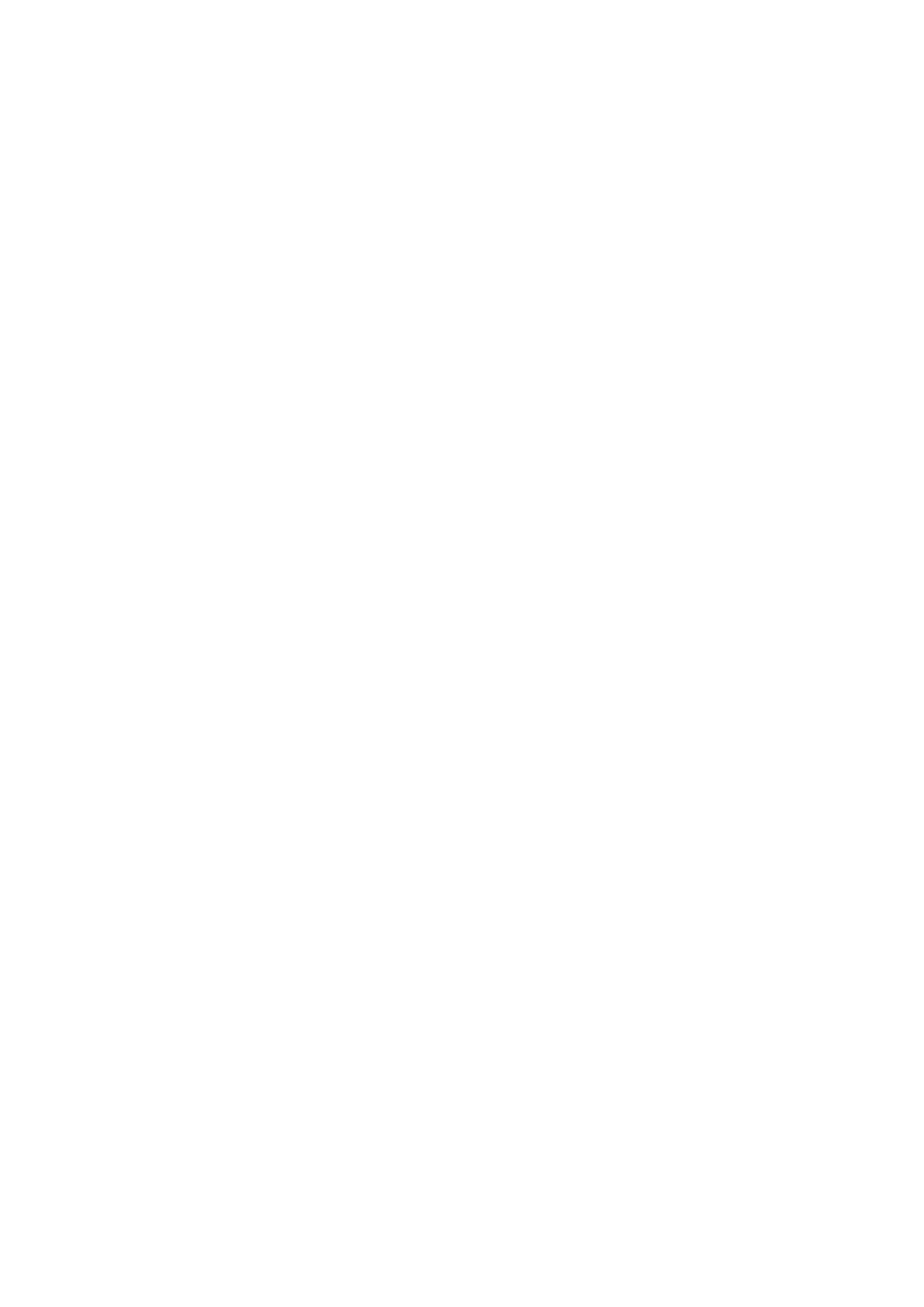

# <span id="page-8-0"></span>**Interim consolidated statement of cash flows**

| (in thousand PLN)                                                                                  | $1/01/2021 -$<br>31/03/2021 | $1/01/2020 -$<br>31/03/2020 |
|----------------------------------------------------------------------------------------------------|-----------------------------|-----------------------------|
| Cash flows from operating activities                                                               |                             |                             |
| Profit before tax                                                                                  | 145,481                     | 32,431                      |
| Adjustments:                                                                                       |                             |                             |
| Amortization and depreciation                                                                      | 32,214                      | 33,230                      |
| Foreign exchange gains /losses                                                                     | 189                         | 5,445                       |
| (Profit / loss on investing activities                                                             | 2,315                       | 1,758                       |
| Net interest                                                                                       | 9,195                       | 13,129                      |
| Other adjustments, net                                                                             | 7,599                       | 9,199                       |
| Operating profit before changes in the working capital                                             | 196,993                     | 95,192                      |
| Increase (decrease) in inventories                                                                 | (491, 750)                  | (365, 763)                  |
| Increase (decrease) in receivables                                                                 | (205, 960)                  | (80,043)                    |
| Change in short-term liabilities                                                                   | 625,128                     | 492,616                     |
| Cash generated by operating activities                                                             | 124,411                     | 142,002                     |
| Corporate income tax paid                                                                          | (10, 763)                   | (4, 393)                    |
| Net cash from operating activities                                                                 | 113,648                     | 137,609                     |
| <b>Cash flow from investment activities</b>                                                        |                             |                             |
| Proceeds from the sale of intangible assets, investment<br>property, property, plant and equipment | 247                         | 623                         |
| Acquisition of intangible assets, investment property, and<br>property, plant and equipment        | (9,090)                     | (6, 677)                    |
| Repayment of loans granted                                                                         | 419                         | 346                         |
| Loans granted                                                                                      | (58)                        | (548)                       |
| Interest received                                                                                  | 70                          | 113                         |
| Net cash from investing activities                                                                 | (8, 412)                    | (6, 143)                    |
| Cash flow from financing activities                                                                |                             |                             |
| Revenues under credits and debt securities                                                         | 49,427                      | 4,739                       |
| Repayment of credits                                                                               | (89, 169)                   | (70, 557)                   |
| Financial lease contracts liabilities                                                              | (31, 326)                   | (30, 654)                   |
| Interest paid                                                                                      | (9,265)                     | (13, 242)                   |
| Net cash from financing activities                                                                 | (80, 333)                   | (109,714)                   |
| Net change in cash and cash equivalents                                                            | 24,903                      | 21,752                      |
| Cash and cash equivalents at the beginning of the period                                           | 233,806                     | 143,397                     |
| Cash and cash equivalents at the end of the period                                                 | 258,709                     | 165,148                     |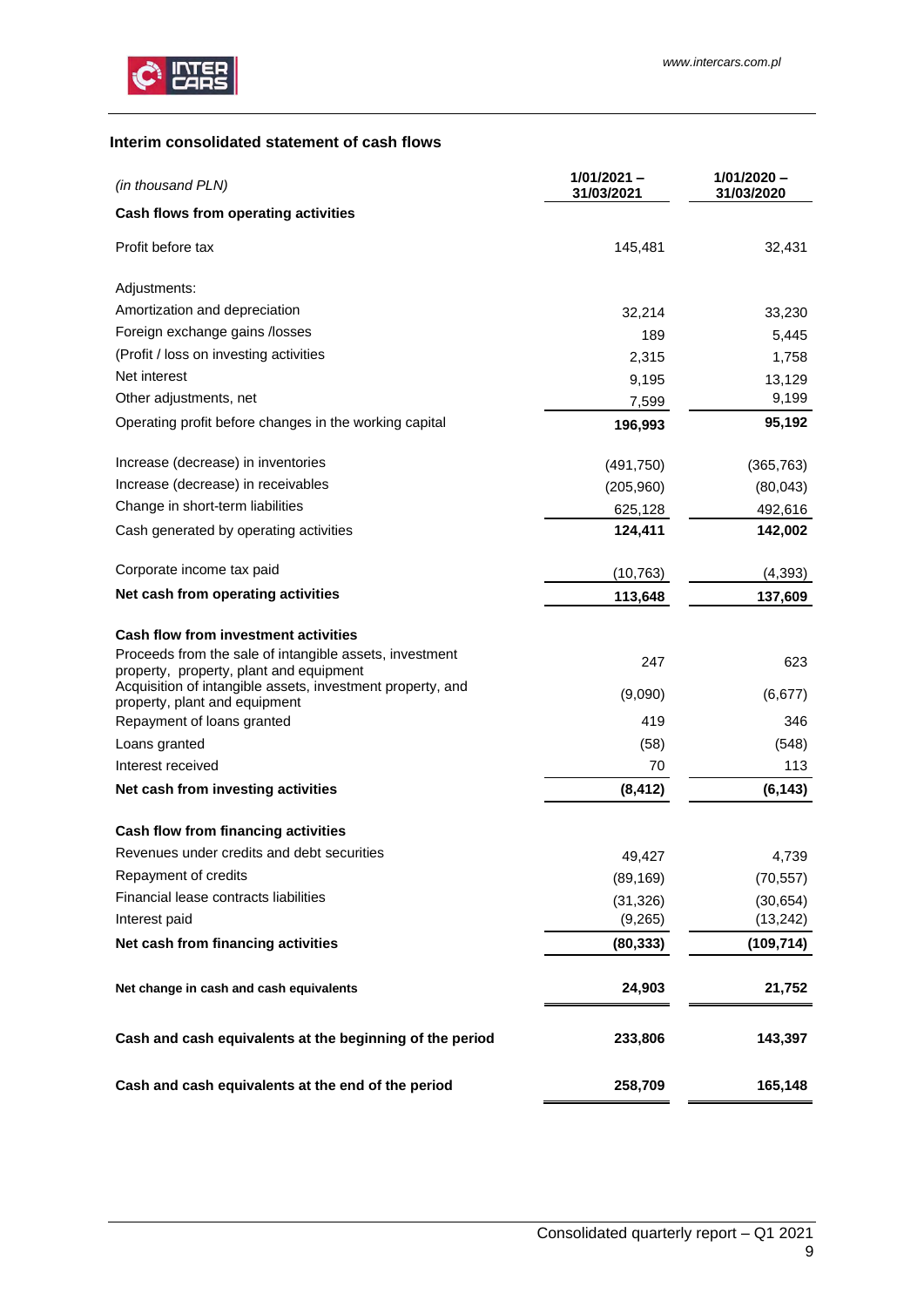

#### <span id="page-9-0"></span>**Explanatory notes to the interim condensed financial statements for the period of 3 months ended on 31 March 2021**

## <span id="page-9-1"></span>**I. Information about the Inter Cars Capital Group**

#### **Scope of activities**

The principal activities of Grupa Kapitałowa Inter Cars Spółka Akcyjna (hereinafter referred to as "the Group," "the Inter Cars Capital Group," the Inter Cars Group") are import and distribution of spare parts for passenger cars and commercial vehicles.

# **Registered seat – the parent entity**

Inter Cars S.A. ul. Powsińska 64 02-903 Warsaw Poland *Central Warehouse:* Europejskie Centrum Logistyczne (European Logistics Centre) Swobodnia 35 05-170 Zakroczym

## **Contact and administrative details**

The Company has been entered into the Register of Companies of the National Court Register kept by the District Court for the capital city of Warsaw, in Warsaw, XII Commercial Department of the National Court Register, under the following number:

KRS 0000008734 NIP 1181452946 Regon 014992887 phone (+48-22) 714 19 16 fax. (+48-22) 714 19 18 biuro.zarzadu@intercars.eu relacje.inwestorskie@intercars.eu www.intercars.com.pl

## **Supervisory Board (as at the date of approval of the financial statements)**

Andrzej Oliszewski, President Piotr Płoszajski Tomasz Rusak Jacek Klimczak Jacek Podgórski Radosław Kudła

## **Management Board (as at the date of approval of the financial statements)**

Maciej Oleksowicz, President Krzysztof Soszyński, Vice-President Wojciech Twaróg Piotr Zamora

# **Statutory auditor**

During selection. The Audit Committee is analysing offers delivered by selected audit companies.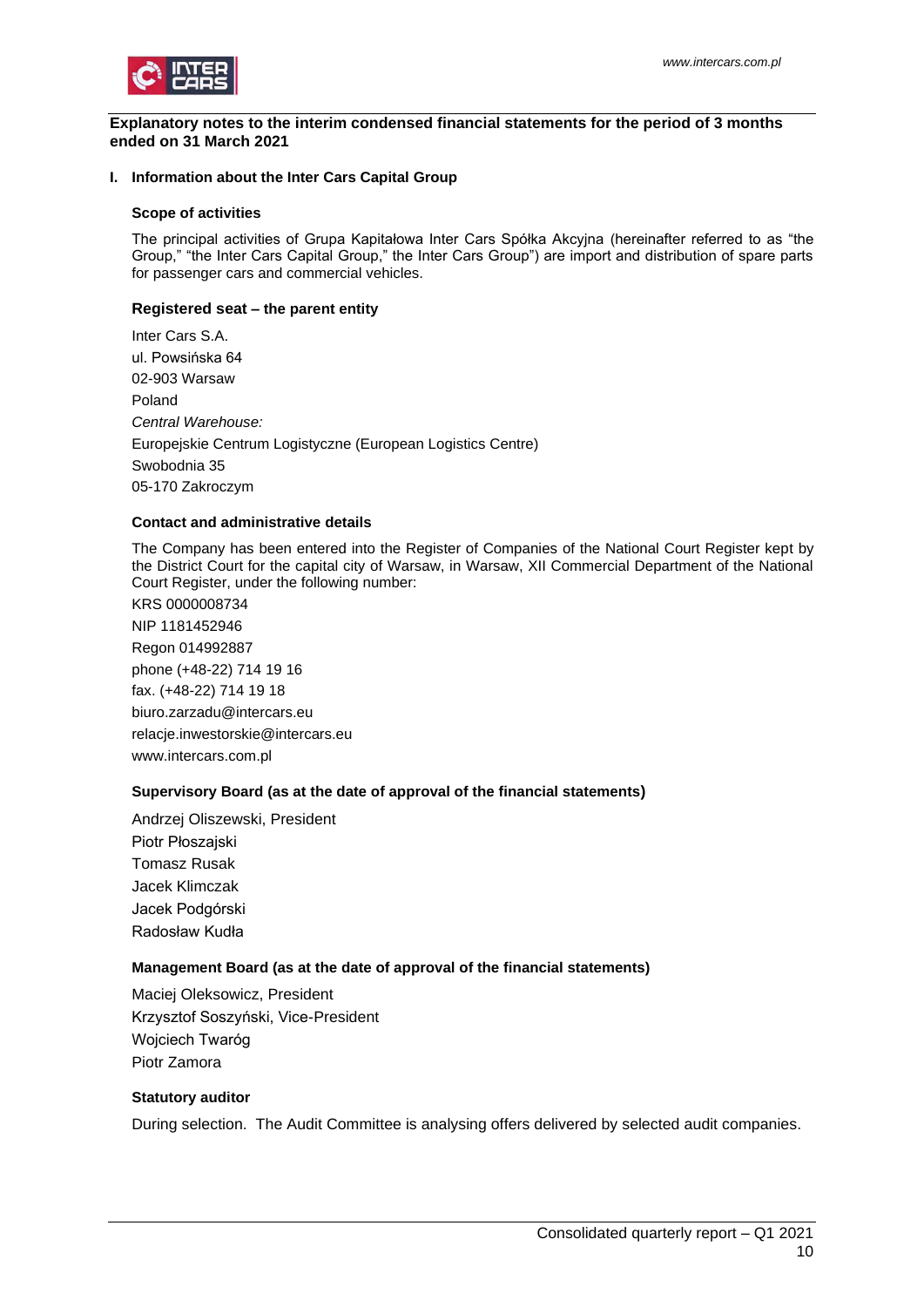

#### <span id="page-10-0"></span>**II. Composition of the Capital Group**

The parent company, Inter Cars S.A. ("the Company") is registered in Poland. The interim consolidated financial statements for the period ended on 31 March 2021 contain information about the company, its subsidiaries referred to as the Inter Cars Capital Group ("the Group"), and about the Group's share in related entities.

The consolidated financial statements of the Inter Cars Capital Group for the period ended on 31 December 2020 are available at www.intercars.com.pl in Investor Relations tab.

As at 31 March 2021, the following entities comprised the Inter Cars Capital Group: Inter Cars S.A. as the parent entity, and 34 other entities, including:

- 32 subsidiaries of Inter Cars S.A.
- 2 indirect subsidiaries of Inter Cars S.A.
- The Group also holds shares in one related entity.

The first quarter of 2021 saw no changes in the organizational structure of the issuer's Capital Group, including changes resulting from amalgamation or gaining or losing control over subsidiaries and longterm investments or as a result of division, restructuring or discontinuance.

| Name of entity                           | Registered<br>seat                | Scope of activities                                                                                                         | Consolidation<br>method |                   | % of the Group's share in<br>the share capital |
|------------------------------------------|-----------------------------------|-----------------------------------------------------------------------------------------------------------------------------|-------------------------|-------------------|------------------------------------------------|
|                                          |                                   |                                                                                                                             |                         | 31/03/2021        | 31/03/2020                                     |
| <b>Parent company</b>                    |                                   |                                                                                                                             |                         |                   |                                                |
| Inter Cars S.A.                          | Warsaw,<br>Poland                 | Import and distribution of spare parts<br>for passenger cars and commercial<br>vehicles                                     | full                    | Not<br>applicable | <b>Not</b><br>applicable                       |
| <b>Direct subsidiaries</b>               |                                   |                                                                                                                             |                         |                   |                                                |
| Name of entity                           | Registered<br>seat                | Scope of activities                                                                                                         | Consolidation<br>method |                   | % of the Group's share in<br>the share capital |
|                                          |                                   |                                                                                                                             |                         | 31/03/2021        | 31/03/2020                                     |
| Inter Cars Ukraine                       | Khmelnytsky,<br>Ukraine           | Distribution of spare parts for<br>passenger cars and commercial<br>vehicles                                                | full                    | 100%              | 100%                                           |
| Q-service Sp. z o.o.                     | Cząstków<br>Mazowiecki,<br>Poland | Advisory services, organization of<br>trainings and seminars related to<br>automotive services and the<br>automotive market | full                    | 100%              | 100%                                           |
| Lauber Sp. z o.o.                        | Słupsk,<br>Poland                 | Remanufacturing of car parts                                                                                                | full                    | 100%              | 100%                                           |
| Inter Cars Česká republika s.r.o.        | Prague,<br>Czech<br>Republic      | Distribution of spare parts for<br>passenger cars and commercial<br>vehicles                                                | full                    | 100%              | 100%                                           |
| Feber Sp. z o.o.                         | Warsaw,<br>Poland                 | Manufacture of motor vehicles, trailers<br>and semi-trailers                                                                | full                    | 100%              | 100%                                           |
| IC Development & Finance Sp. z<br>0.0    | Warsaw,<br>Poland                 | Real estate development and lease                                                                                           | full                    | 100%              | 100%                                           |
| Armatus sp. z o.o.                       | Warsaw,<br>Poland                 | Distribution of spare parts for<br>passenger cars and commercial<br>vehicles                                                | full                    | 100%              | 100%                                           |
| Inter Cars Slovenská republika<br>S.I.O. | Bratislava,<br>Slovakia           | Distribution of spare parts for<br>passenger cars and commercial<br>vehicles                                                | full                    | 100%              | 100%                                           |
| Inter Cars Lietuva UAB                   | Vilnius,<br>Lithuania             | Distribution of spare parts for<br>passenger cars and commercial<br>vehicles                                                | full                    | 100%              | 100%                                           |
| JC Auto S.A.                             | Braine-le-<br>Château,<br>Belgium | Distribution of spare parts for<br>passenger cars and commercial<br>vehicles                                                | full                    | 100%              | 100%                                           |
| Inter Cars Hungária Kft                  | Budapest,<br>Hungary              | Distribution of spare parts for<br>passenger cars and commercial<br>vehicles                                                | full                    | 100%              | 100%                                           |
| Inter Cars Italia s.r.I                  | Pero, Italy                       | Distribution of spare parts for<br>passenger cars and commercial<br>vehicles                                                | full                    | 100%              | 100%                                           |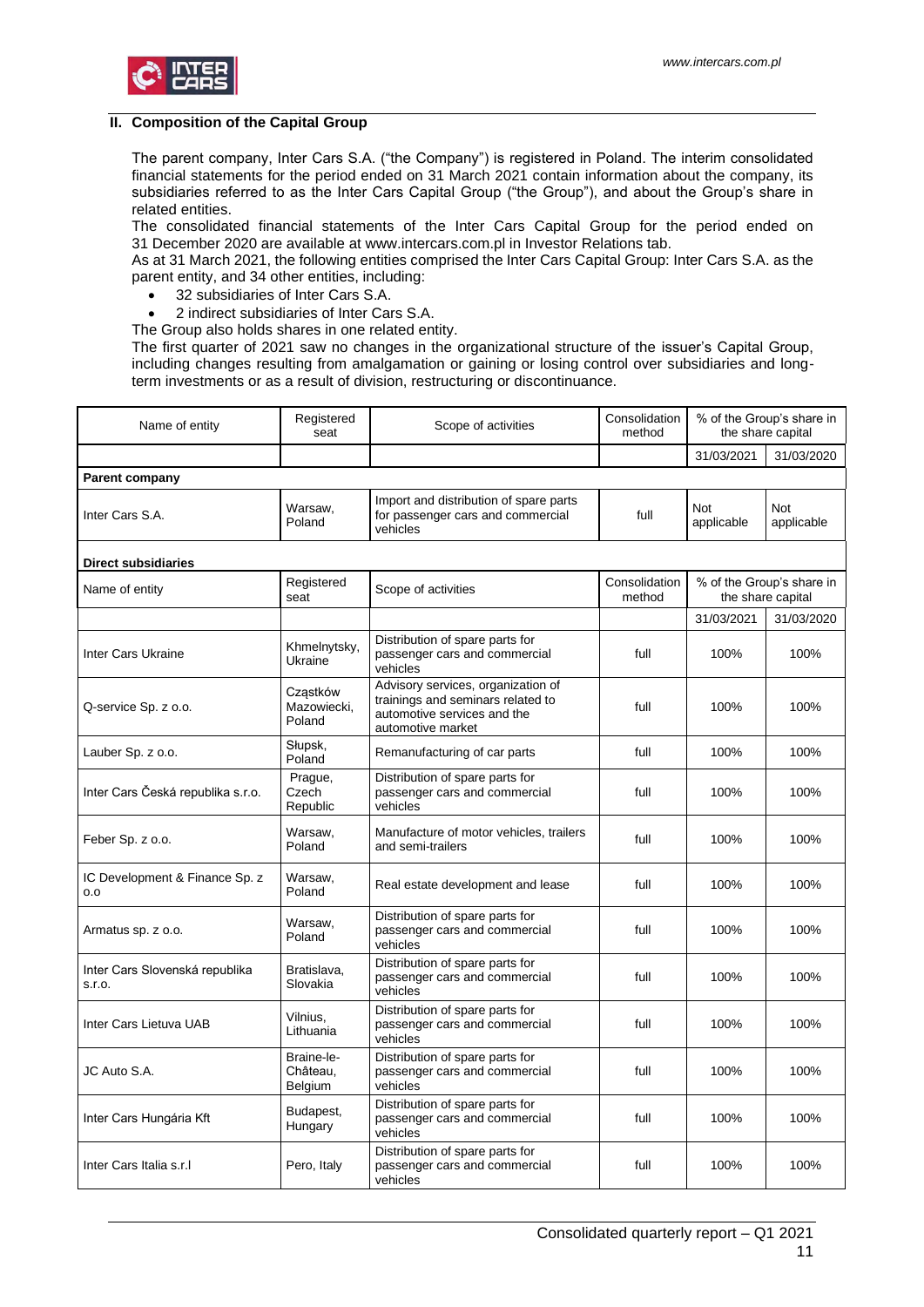

| Name of entity                                           | Registered<br>seat                         | Scope of activities                                                          | Consolidation<br>method | % of the Group's share in<br>the share capital |            |
|----------------------------------------------------------|--------------------------------------------|------------------------------------------------------------------------------|-------------------------|------------------------------------------------|------------|
|                                                          |                                            |                                                                              |                         | 31/03/2021                                     | 31/03/2020 |
| Inter Cars d.o.o.                                        | Zaprešić<br>(Grad<br>Zaprešić),<br>Croatia | Distribution of spare parts for<br>passenger cars and commercial<br>vehicles | full                    | 100%                                           | 100%       |
| Inter Cars Romania s.r.l.                                | Cluj-Napoca,<br>Romania                    | Distribution of spare parts for<br>passenger cars and commercial<br>vehicles | full                    | 100%                                           | 100%       |
| Inter Cars Cyprus Limited                                | Nicosia,<br>Cyprus                         | Distribution of spare parts for<br>passenger cars and commercial<br>vehicles | full                    | 100%                                           | 100%       |
| Inter Cars Latvija SIA                                   | Mārupes<br>nov., Mārupe<br>Latvia          | Distribution of spare parts for<br>passenger cars and commercial<br>vehicles | full                    | 100%                                           | 100%       |
| Cleverlog-Autoteile GmbH                                 | Berlin,<br>Germany                         | Distribution of spare parts for<br>passenger cars and commercial<br>vehicles | full                    | 100%                                           | 100%       |
| Inter Cars Bulgaria Ltd.                                 | Sofia,<br><b>Bulgaria</b>                  | Distribution of spare parts for<br>passenger cars and commercial<br>vehicles | full                    | 100%                                           | 100%       |
| Inter Cars Marketing Services Sp.<br>Z 0.0.              | Cząstków<br>Mazowiecki,<br>Poland          | Advertising, market and public opinion<br>research                           | full                    | 100%                                           | 100%       |
| ILS Sp. z o.o.                                           | Swobodnia,<br>Zakroczym,<br>Poland         | Logistics services                                                           | full                    | 100%                                           | 100%       |
| Inter Cars Malta Holding Limited                         | Birkirkara,<br>Malta                       | Assets management                                                            | full                    | 100%                                           | 100%       |
| Q-service Truck Sp. z o.o.                               | Warsaw,<br>Poland                          | Sale of delivery vans and trucks                                             | full                    | 100%                                           | 100%       |
| Inter Cars INT d.o.o.                                    | Ljubljana,<br>Slovenia                     | Distribution of spare parts for<br>passenger cars and commercial<br>vehicles | full                    | 100%                                           | 100%       |
| Inter Cars Eesti OÜ                                      | Tallinn,<br>Estonia                        | Distribution of spare parts for<br>passenger cars and commercial<br>vehicles | full                    | 100%                                           | 100%       |
| Inter Cars Piese Auto s.r.l.                             | Kishinev,<br>Moldova                       | Distribution of spare parts for<br>passenger cars and commercial<br>vehicles | full                    | 100%                                           | 100%       |
| Inter Cars GREECE.                                       | Ilioupoli Attiki,<br>Greece                | Distribution of spare parts for<br>passenger cars and commercial<br>vehicles | full                    | 100%                                           | 100%       |
| Inter Cars d.o.o.                                        | Sarajevo,<br>Bosnia and<br>Herzegovina     | Distribution of spare parts for<br>passenger cars and commercial<br>vehicles | full                    | 100%                                           | 100%       |
| Inter Cars United Kingdom -<br>automotive technology Ltd | Tipton, Great<br>Britain                   | Distribution of spare parts for<br>passenger cars and commercial<br>vehicles | full                    | 100%                                           | 100%       |
| Inter Cars d.o.o. Beograd-<br>Rakovica                   | Belgrade-<br>Rakovica,<br>Serbia           | Distribution of spare parts for<br>passenger cars and commercial<br>vehicles | full                    | 100%                                           | 100%       |
| Inter Cars Fleet Services Sp. z<br>0.0.                  | Warsaw<br>Poland                           | Services for motor-vehicle fleets related<br>to vehicle repairs              | full                    | 100%                                           | 100%       |
| JAG Sp. z o.o.*                                          | Warsaw,<br>Poland                          | Distribution of spare parts for<br>passenger cars and commercial<br>vehicles | full                    | 100%                                           |            |
| OOO Inter Cars Automobilna<br>Technika**                 | Mogilev,<br><b>Belarus</b>                 | Distribution of spare parts for<br>passenger cars and commercial<br>vehicles | Not<br>applicable       | 100%                                           |            |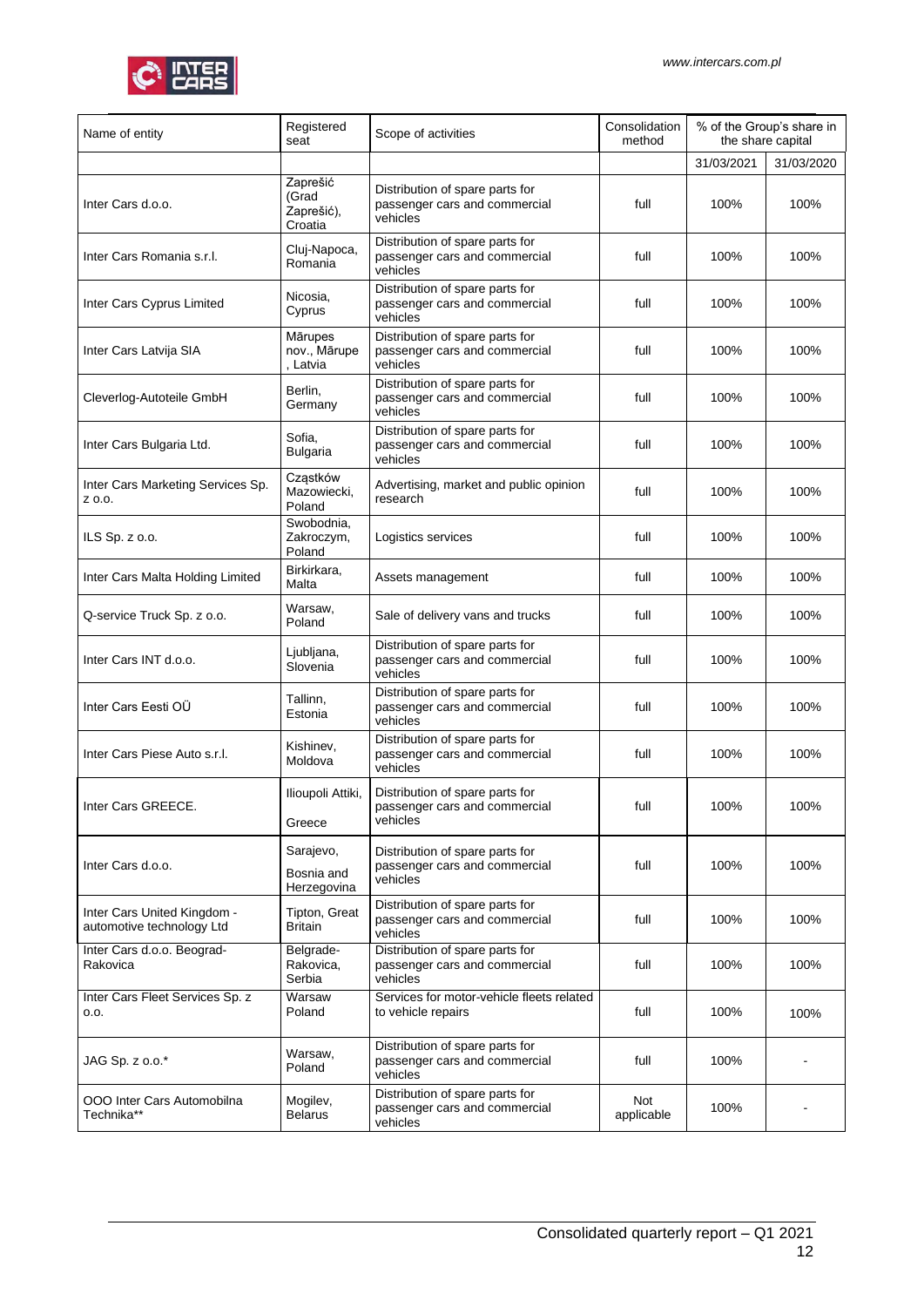

| Name of entity              | Registered<br>seat   | Scope of activities                                                                                      | Consolidation<br>method | % of the Group's share in<br>the share capital |            |  |  |
|-----------------------------|----------------------|----------------------------------------------------------------------------------------------------------|-------------------------|------------------------------------------------|------------|--|--|
|                             |                      |                                                                                                          |                         | 31/03/2021                                     | 31/03/2020 |  |  |
| Indirect subsidiaries       |                      |                                                                                                          |                         |                                                |            |  |  |
| Inter Cars Malta Limited*** | Birkirkara.<br>Malta | Sale of spare parts and advisory<br>services related to automotive services<br>and the automotive market | full                    | 100%                                           | 100%       |  |  |
| Aurelia Auto d o o****      | Vinkovci,<br>Croatia | Distribution of spare parts and real<br>estate rental                                                    | full                    | 100%                                           | 100%       |  |  |
| <b>Associated entities</b>  |                      |                                                                                                          |                         |                                                |            |  |  |
| InterMeko Europa Sp. z o.o. | Warsaw,<br>Poland    | Control and assessment of spare parts,<br>components and accessories                                     | equity<br>method        | 50%                                            | 50%        |  |  |

\* The company started operational activity in 1Q2020.

\*\*The Company does not carry out operating activities

\*\*\* 100% shares held by subsidiary company Inter Cars Malta Holding Limited

\*\*\*\* 100% shares held by subsidiary company Inter Cars d.o.o. (Croatia)

## **Stock exchange listings**

The shares of Inter Cars S.A., i.e., the parent entity, are listed on the Warsaw Stock Exchange in the continuous trading system.

#### <span id="page-12-0"></span>**III. Declaration of compliance with IFRS**

The condensed interim consolidated financial statements of the Inter Cars Capital Group were prepared for the period of 3 months ended on 31 March 2021.

The condensed interim financial statements covering first quarter of 2021 comply with the requirements of the International Accounting Standard IAS 34 *"Interim Financial Reporting"* related to interim financial statements.

The condensed interim financial statements of the Group are published together with the condensed standalone interim financial statements. The condensed standalone interim financial statements of the Company should be read together with the condensed interim consolidated financial statements of the Group in order to have a comprehensive view of the financial result and the financial situation of the company.

Preparation of financial statements in accordance with IFRS requires application of specific accounting estimates. It also requires form the Management Board to use its own judgement with regard to application of the accounting standards adopted by the Group. The areas a higher degree of judgement or complexity, or areas where assumptions and estimates are significant to the financial statements are presented in note 14.

Interim condensed consolidated financial statement of Inter Cars S.A. Capital Group prepared for the period of 3 months ended on 31 March 2021 with explanatory notes to interim condensed financial statements and quarterly financial information of Inter Cars S.A. 1Q 2021 was approved by the Board of Managers for publication on 20 May 2021.

## <span id="page-12-1"></span>**IV. Basis for preparing the condensed interim consolidated financial statements**

With the exception of the changes described in "Changes to the accounting principles," these condense interim financial statements were prepared by the Inter Cars Capital Group in accordance with the same accounting standards as those applied by the Group to prepare the consolidated financial statements for the period ended on 31 December 2020.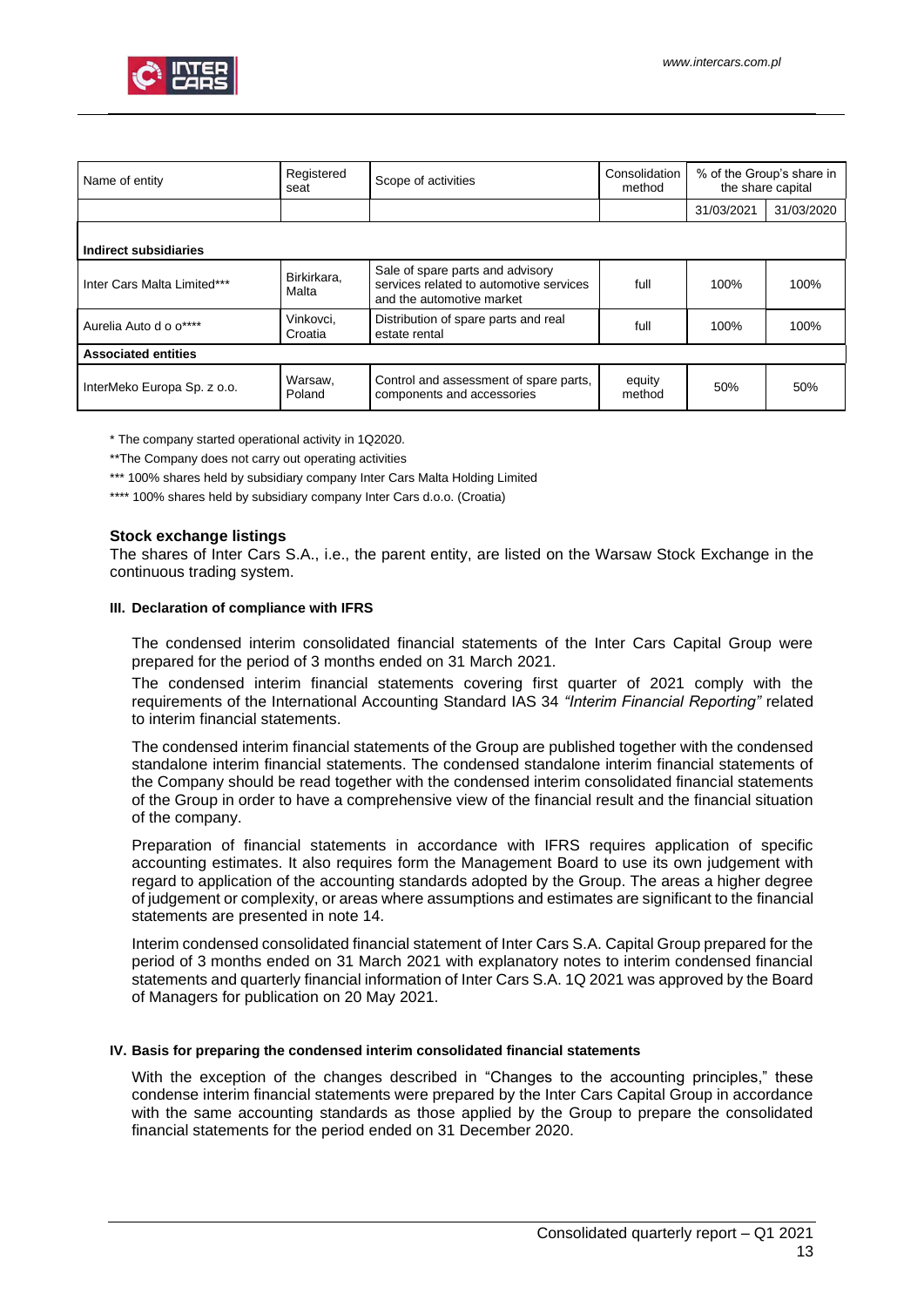

The condensed interim consolidated financial statements were prepared under the assumption that Group will continue as a going concern in the foreseeable future and that there are no circumstances indicating a threat to the continuance of its operations.

All values presented in the condensed interim financial statements are quoted in PLN '000, unless otherwise indicated.

### <span id="page-13-0"></span>**V. Changes to the accounting principles**

The information included in these condense interim financial statements was prepared based on the same accounting principles and calculation methods as those applied in the preceding annual consolidated financial statements for the year 2020.

## <span id="page-13-1"></span>**VI. Foreign Exchange rates applied to calculate the figures for 1 quarter of 2021**

All financial figures presented in the report in EUR were translated according to the following exchange rates:

|                                                       | 2021   | 2020   |
|-------------------------------------------------------|--------|--------|
| average exchange rate in the period from 1 January to | 4.6603 | 4.5523 |
|                                                       | 4.5721 | 4.3963 |

The following principles have been used to convert data presented in thousand EURO in selected financial data:

- the figures resulting from the profit and loss account the average exchange rate constituting the arithmetic mean of the exchange rates announced by President of the National Bank of Poland on the last day of each month of a given period;
- the figures resulting from the balance sheet the exchange rate as at 31 March constituting the average EUR exchange rate announced on 31 March the President of the National Bank of Poland;
- for translating the value of the share capital the average EUR exchange rates applicable on the day on which an increase in the share capital was registered.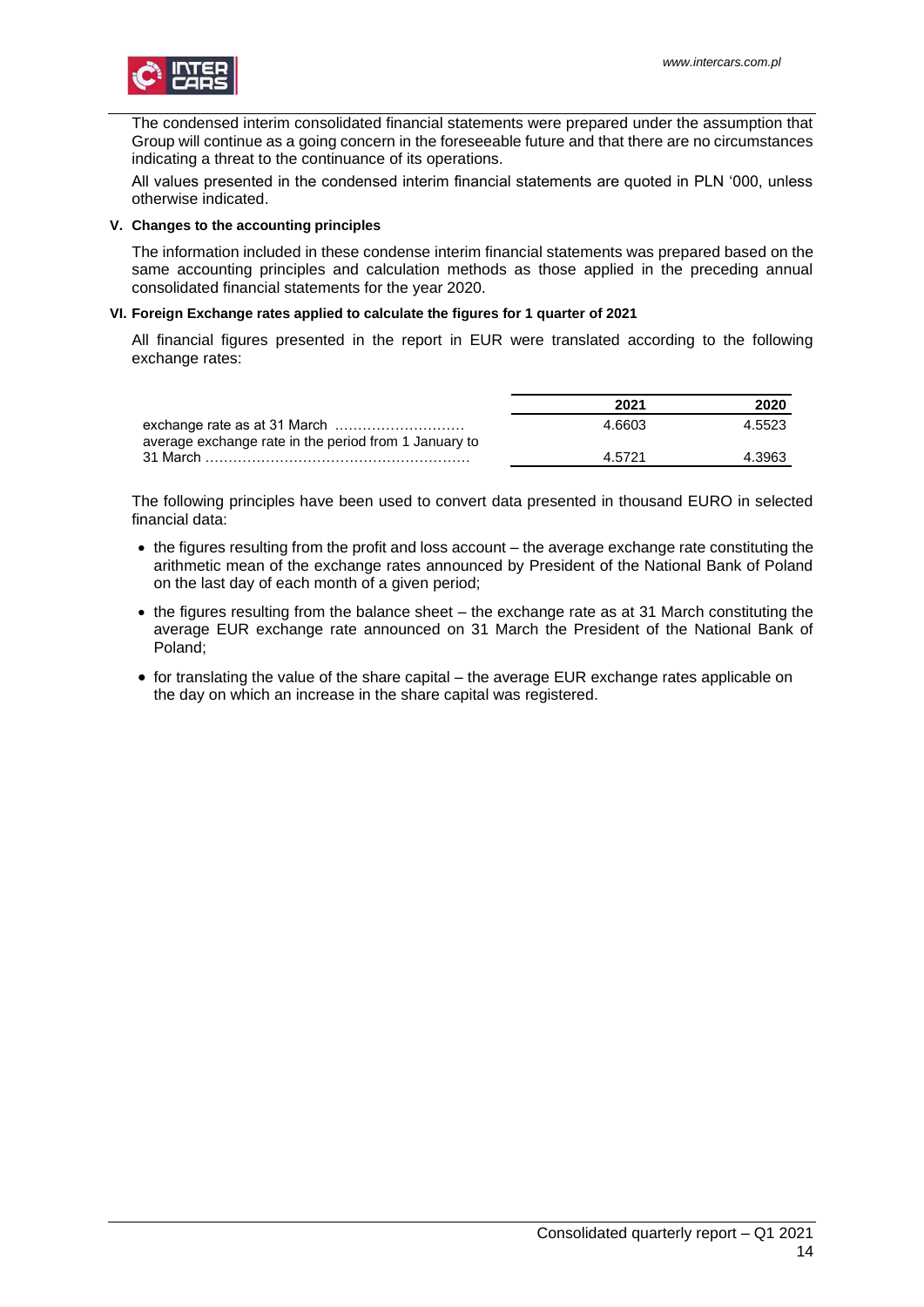

# **Factors and events of a non-recurring nature having a material bearing on the financial result, and a description of the Company's material achievements and failures along with a list of related key events**



<span id="page-14-0"></span>**1. Summary of activities and consolidated and separate financial results for 1Q 2021**

# **Summary of financial results of the Inter Cars Group**

- In 1Q 2021, the Group recorded a **30,8% growth of consolidated sales revenues** compared to the same period of 2020. The first quarter of 2020 was very unusual, as a result of worldwide pandemic caused by the SARS-COV-2 virus. Resulting from the above, at the beginning of 2020, serious restrictions on social activities and economical activities were implemented, and business activity of companies, including Inter Cars Group, was realized in conditions of limited demand from the market and consumers, leading to substantial decrease in sales, compared to the year before. Current pandemic situation has stabilized, social and economic activities are getting back to normal.
- **Export sales** understood as sales by the overseas distribution companies, and direct sales by Inter Cars S.A. to foreign clients increased by nearly **36%** compared to the analogous period a year ago.
- The revenues of Inter Cars at home accounted for app. **45% of the total revenues** of the Capital Group (taking into account consolidation exclusions). The foreign companies' share in the distribution activities increased from 47% in the 1st quarter of 2020 to 48% in the 1st quarter of 2021. The Polish market remains the basic sales market for the Capital Group.
- **Consolidated margin** on the sale of goods is on similar level to the year before, amounting to 30.2%.

The margin level in 1Q 2021 was also influenced by the positive exchange differences amounting to PLN 4.3 million, and in the same period of 2020 the amount of positive exchange differences was PLN 15.7.

Comparing the level of gross percent margin, if we eliminate the influence of these exchange gains/losses on the margin, it would amount to 30.0% in the first quarter 2021, and was 0.5 percent higher in comparison to the same period a year before.

- The costs of sale and administration in 3 months of 2021 went down by 3.2% to 13.3% compared to the same period of 2020, when it was on the level of 16.5%. In order to keep the profitability on a proper level, the Board continues monitoring operating costs, including realization of projects and optimization of processes.
- **Consolidated net profit** amounted to PLN 116,107 thousand and was higher by PLN 89,746 thousand compared to the net profit for the first three months of the year before.
- The consolidated EBITDA for 12 months cumulatively for the period ended on 31 March 2021 was PLN 739,762 thousand (measured as a profit on operating activity plus depreciation).
- **The net debt /EBITDA** ratio is 1.38, compared to 2.79 as at 31 March 2020. Positive influence on the ratio had improvement of profitability and also limitation of Group's debt, resulting mostly from slower increase of purchases.
- In Q1 2021 the effective tax rate was equal to the anticipated tax rate for 2021.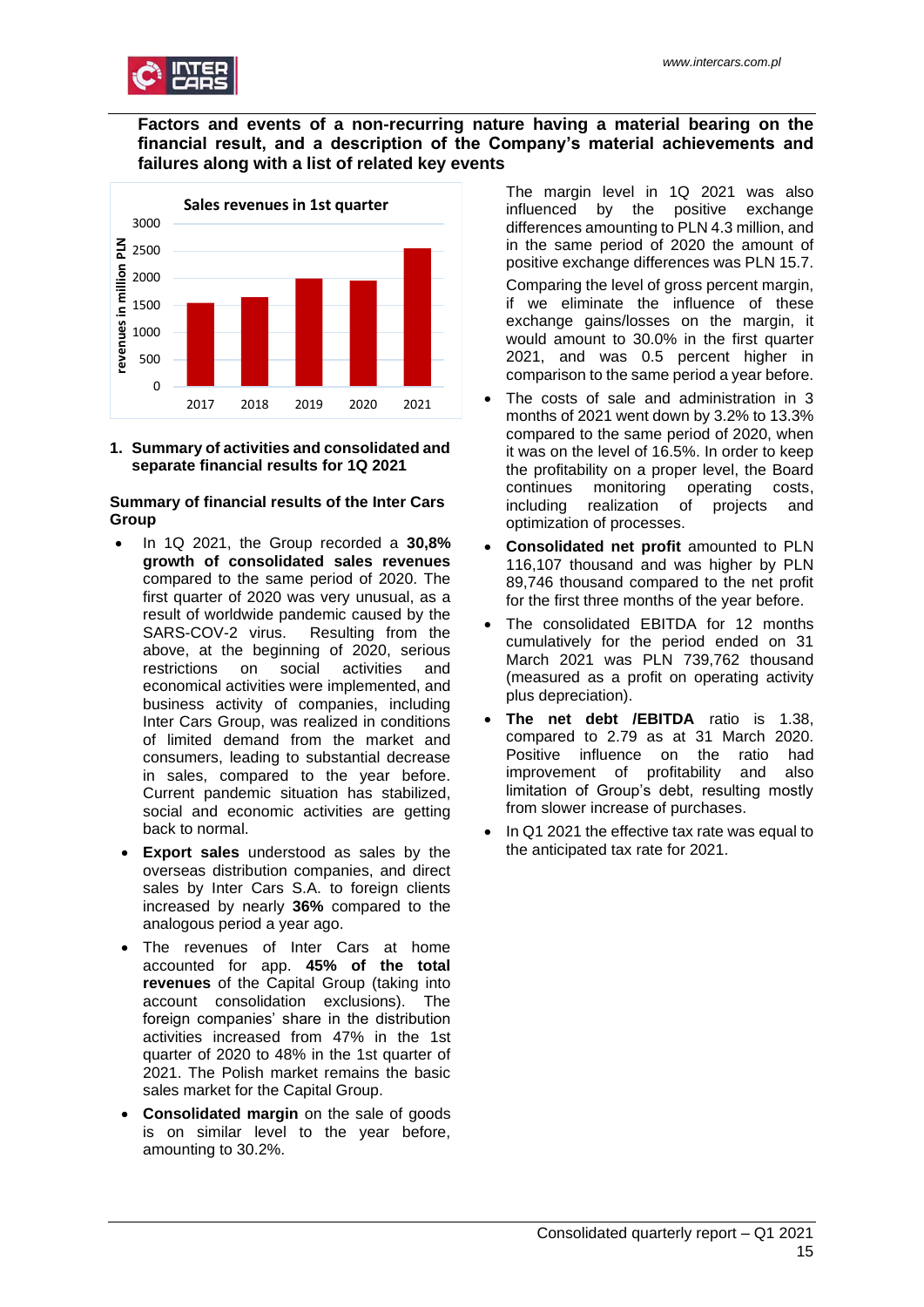

**Revenues increased in all geographical markets.** The Group has been expanding its business in Central and Eastern Europe. This market displays a large potential of growth and a net profitability higher than the domestic market. The highest sales increase after 1 quarter of 2021 – compared to the same period of the previous year – (after translation to PLN and consolidation exclusions) was recorded by companies in the following countries: Greece (153%), Republic of Republic of Moldova (76%), Republic of Slovenia (52%) and Bosnia (44%). Whilst daughter companies with the biggest influence on the sales revenues of the Group, went up accordingly: Romania (36%), Bulgaria (59%), Hungary (17%) and Slovak Republic (15%).

# **The underlying financial data of the Inter Cars S.A. Group for 1 quarter of 2021 were as follows:**

|                                          | for the period of 3 months<br>ended on |            | for the period of 3 months<br>ended on |            |
|------------------------------------------|----------------------------------------|------------|----------------------------------------|------------|
|                                          | 31/03/2021                             | 31/03/2020 | 31/03/2021                             | 31/03/2020 |
| (1000)                                   | <b>PLN</b>                             | <b>PLN</b> | <b>EUR</b>                             | <b>EUR</b> |
| Profit and loss account (for the period) |                                        |            |                                        |            |
| Sales revenues                           | 2,556,518                              | 1,955,068  | 559,156                                | 444,708    |
| Gross profit (loss) on sales             | 771,686                                | 591,491    | 168,782                                | 134,543    |
| Net financial revenues / costs           | (7,631)                                | (18, 129)  | (1,669)                                | (4, 124)   |
| Operating profit (loss)                  | 153,112                                | 50,560     | 33,488                                 | 11,501     |
| Net profit (loss)                        | 116,107                                | 26,361     | 25,395                                 | 5,996      |
| <b>Other financial data</b>              |                                        |            |                                        |            |
| Operating cash flows                     | 113,648                                | 137,609    | 24,857                                 | 31,301     |
| Investing cash flows                     | (8, 412)                               | (6, 143)   | (1, 840)                               | (1, 397)   |
| Financing cash flows                     | (80, 333)                              | (109, 714) | (17, 570)                              | (24, 956)  |
| Basic profit per share                   | 8.19                                   | 1.86       | 1.79                                   | 0.42       |
| Sales margin                             | 30.2%                                  | 31.0%      |                                        |            |
| EBITDA margin                            | 7.3%                                   | 4.3%       |                                        |            |
| Balance sheet (as at)                    | 31/03/2021                             | 31/12/2020 | 31/03/2021                             | 31/12/2020 |
|                                          | <b>PLN</b>                             | <b>PLN</b> | <b>EUR</b>                             | <b>EUR</b> |
| Cash and cash equivalents                | 258,709                                | 233,806    | 55,513                                 | 50,664     |
| Balance sheet total                      | 5,396,861                              | 4,678,851  | 1,158,050                              | 1,013,879  |
| Loans, borrowings and finance lease      | 1,281,954                              | 1,321 339  | 275,080                                | 286,326    |
| Equity                                   | 2,521 394                              | 2,395,496  | 541, 037                               | 519,090    |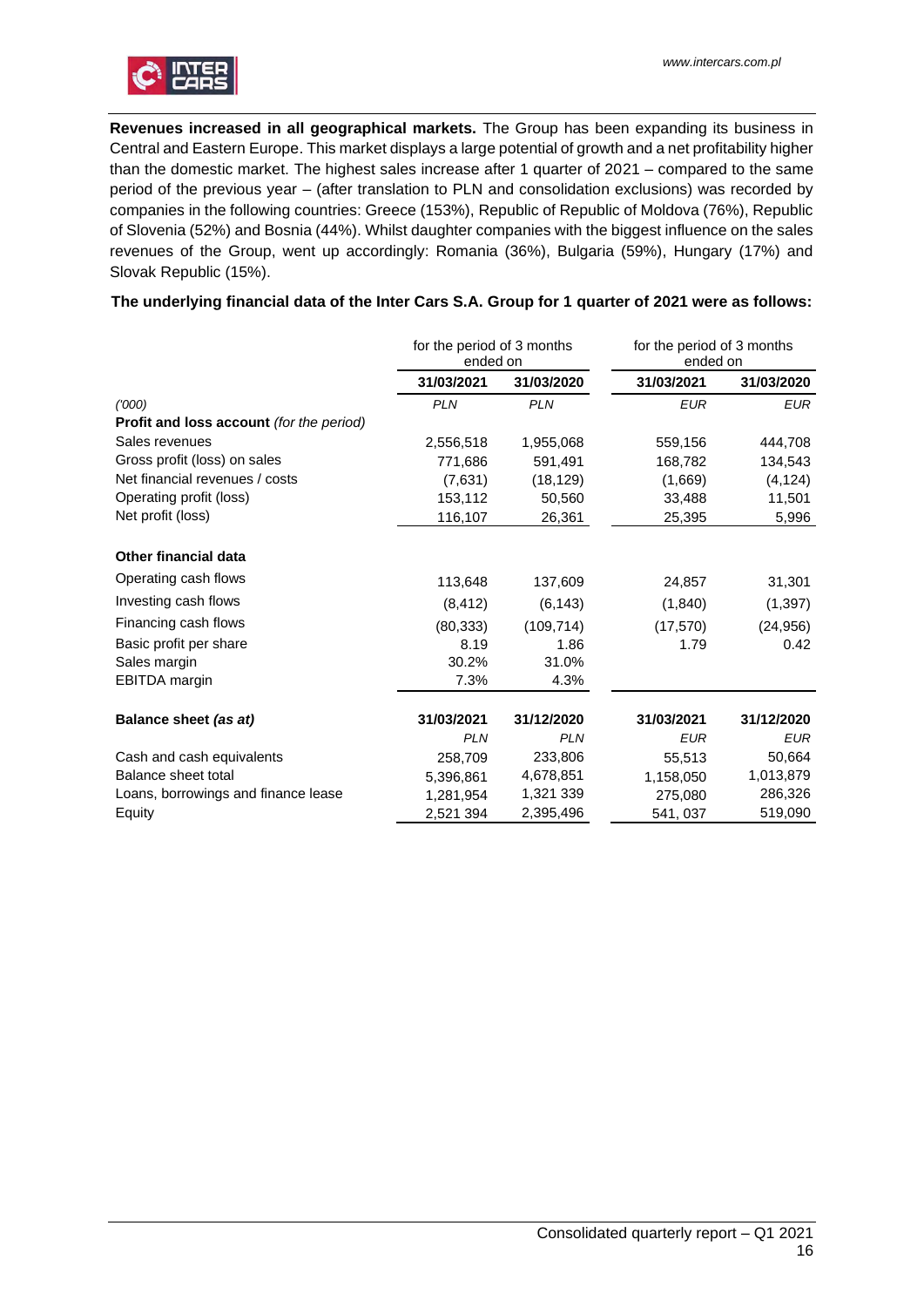

# **Overview of the financial results of the parent company – Inter Cars**

The underlying financial data of Inter Cars S.A. were as follows :

|                                                 |            | for the period of 3 months<br>ended on |            | for the period of 3 months<br>ended on |
|-------------------------------------------------|------------|----------------------------------------|------------|----------------------------------------|
|                                                 | 31/03/2021 | 31/03/2020                             | 31/03/2021 | 31/03/2020                             |
| (1000)                                          | <b>PLN</b> | <b>PLN</b>                             | <b>EUR</b> | <b>EUR</b>                             |
| <b>Profit and loss account</b> (for the period) |            |                                        |            |                                        |
| Sales revenues                                  | 1,770,632  | 1,396,565                              | 387,269    | 317,668                                |
| Gross profit (loss) on sales                    | 436,484    | 372,739                                | 95,467     | 84,785                                 |
| Costs of license                                | (7,636)    | (1,518)                                | (1,670)    | (345)                                  |
| Net financial revenues / costs                  | (3,783)    | (15, 915)                              | (827)      | (3,620)                                |
| Operating profit (loss)                         | 101,385    | 31,937                                 | 22,175     | 7,265                                  |
| Net profit (loss)                               | 77,010     | 10,618                                 | 16,843     | 2,415                                  |
| <b>Other financial data</b>                     |            |                                        |            |                                        |
| Operating cash flows                            | 94,802     | 92,228                                 | 20,735     | 20,979                                 |
| Investing cash flows                            | 1,202      | (4,067)                                | 263        | (925)                                  |
| Financing cash flows                            | (90, 348)  | (84, 296)                              | (19,761)   | (19, 174)                              |
| Basic profit per share                          | 5.44       | 0.75                                   | 1.19       | 0.17                                   |
| Sales margin                                    | 24.7%      | 26.7%                                  |            |                                        |
| <b>EBITDA</b> margin                            | 6.2%       | 3.0%                                   |            |                                        |
| Balance sheet (as at)                           | 31/03/2021 | 31/12/2020                             | 31/03/2021 | 31/12/2020                             |
|                                                 | <b>PLN</b> | <b>PLN</b>                             | <b>EUR</b> | <b>EUR</b>                             |
| Cash and cash equivalents                       | 24,735     | 19,079                                 | 5,308      | 4,134                                  |
| Balance sheet total                             | 4,121,698  | 3,633,211                              | 884,428    | 787,295                                |
| Loans, borrowings and finance lease             | 971,842    | 1,046 306                              | 208,536    | 226,728                                |
| Equity                                          | 1,867,505  | 1,790 495                              | 400,726    | 387,990                                |

**The sales revenues** in Q1 2021 were **26.8% higher** than in the same period of the year before.

**The gross sales profit** in Q1 2021 amounted to PLN 436,484 thousand and was higher by 17.1%, in comparison to the same period of 2020. **The sales margin** (calculated as gross profit on sales to sales) for 1 quarter of 2021 was 24.7% (compared to 26.7% in 1 quarter of 2020).

**Distribution costs** – the share of the entity managing the branch in the margin earned. The sales margin generated by a branch is divided between the branch and Inter Cars in the 50/50 ratio. The branch system is based on the assumption of entrusting management of a distribution point (branch) to external entities. Sales are made on behalf of Inter Cars.

**Financial revenues and costs** include primarily costs and revenues due to interest on credits. In Q1 2021, the Company incurred PLN 3,761k of these costs. (compared to PLN 8,077k in the same period of 2020).

**Liabilities resulting from credits, loans, debt securities and finance lease** as at 31 March 2021 amounted to PLN 971,842 thousand.

# <span id="page-16-0"></span>**2. Material evaluations and estimates**

The preparation of the condensed consolidated interim financial statements in conformity with the EU IFRS requires the Company's Management Board to use evaluations and estimates that affect the application of accounting principles and reported amounts of assets and liabilities, income and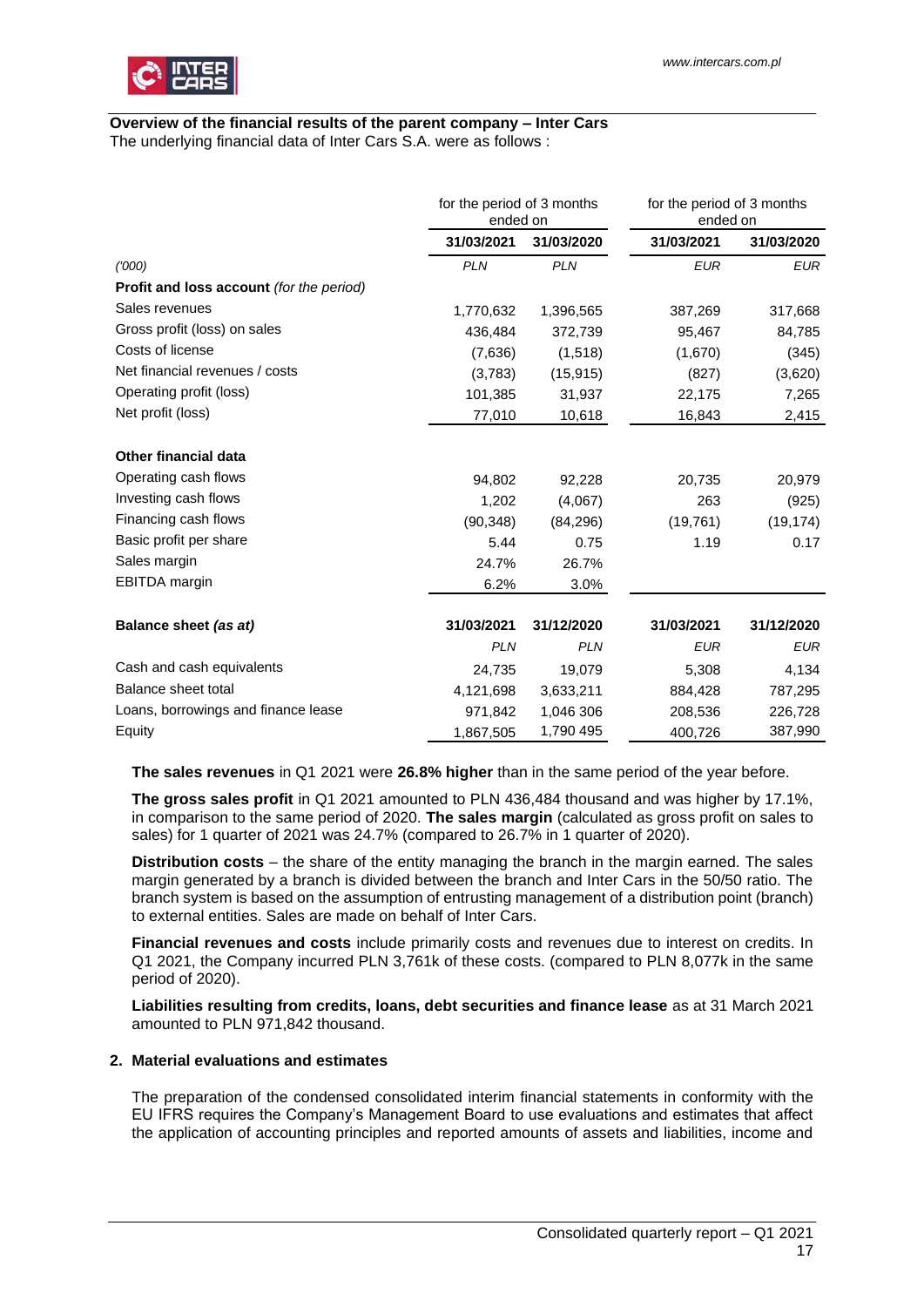expenses. The judgements and estimates are reviewed on an ongoing basis. Revisions to estimates are recognized in the period in which the estimate is revised.

Information on particularly significant areas that are subject to evaluations and estimates and that affect the interim financial statements did not change from the information presented in the annual financial statements as at 31 December 2020.

# <span id="page-17-0"></span>**3. Seasonality**

Sales revenues display a slight degree of seasonality, with Q1 usually constituting app. 22% of the annual sales revenues.

# <span id="page-17-1"></span>**4. Information on business segments**

Structure of Inter Cars Capital Group results from strategy of geographical expansion in distribution of automotive spare parts (Inter Cars Ukraine LLC, Inter Cars Česká republika s.r.o., Inter Cars Slovenská republika s.r.o., Inter Cars Lietuva UAB, Inter Cars d.o.o, Inter Cars Hungária Kft., JC Auto S.A, Inter Cars Romania s.r.l., Inter Cars Latvija SIA, Inter Cars Bulgaria EOOD, Cleverlog-Autoteile GmbH, Inter Cars Eesti OÜ, Inter Cars INT d.o.o. (Slovenia), Inter Cars Piese Auto s.r.l. (Moldavia), Inter Cars GREECE, Inter Cars d.o.o Sarajevo (Bosnia and Herzegovina), Inter Cars United Kingdom - automotive technology Ltd, Inter Cars d.o.o. Beograd-Rakovica, JAG Sp. z o.o. and development of supporting projects for core business (Lauber Sp. z .o.o., Feber Sp. z o.o., Q-Service Sp. z .o.o., IC Development & Finance Sp. z .o.o., Armatus Sp. z o.o., Inter Cars Cyprus Limited, Inter Cars Marketing Services Sp. z o.o., ILS Sp. z o.o., Inter Cars Malta Holding, Inter Cars Malta Limited, Q-Service Truck Sp. Z o.o.,Aurelia Auto d o o and Inter Cars Fleet Services Sp. z o.o.

The above mentioned entities were consolidated with the full method as at 31 March 2021. Financial data of InterMeko Europe Sp. z o.o. were consolidated using equity method .

The core business of the Inter Cars S.A. Capital Group is the sale of spare parts. Additionally, the companies Feber Sp. z o.o., Lauber Sp. z o.o., IC Development & Finance Sp. z o.o. and ILS Sp. z o.o. operate also in other sectors, including: manufacture of trailers, remanufacture of parts, development and logistics services, whereas the company Inter Cars Fleet Services Sp. z o.o. offers comprehensive handling of car fleets, including comprehensive body and mechanical repair services.

The Inter Cars Capital Group applies uniform accounting principles to all segments. Transactions between particular segments are carried out at arm's length. The above-mentioned transactions were eliminated from these condensed consolidated quarterly financial statements.

## **Information on business segments**

## **for the period of 3 months ended on 31 March 2021**

|                          | Sale of spare<br>parts | Other<br>segments | <b>Eliminations</b> | Total        |
|--------------------------|------------------------|-------------------|---------------------|--------------|
| External sales           | 2.513 303              | 43.215            |                     | $-2.556.518$ |
| Inter-segment sales      | 1.146                  | 140.607           | (141.753)           | ۰            |
| <b>Profit before tax</b> | 159.704                | 829               | (15.052)            | 145.481      |

## **for the period of 3 months ended on 31 March 2020**

|                          | Sale of spare<br>parts | Other<br>segments | <b>Eliminations</b> | Total     |
|--------------------------|------------------------|-------------------|---------------------|-----------|
| External sales           | 1,830 464              | 124.604           |                     | 1.955 068 |
| Inter-segment sales      | 2.144                  | 29.075            | (31.219)            | ٠         |
| <b>Profit before tax</b> | 46.692                 | 2.266             | (16,527)            | 32.431    |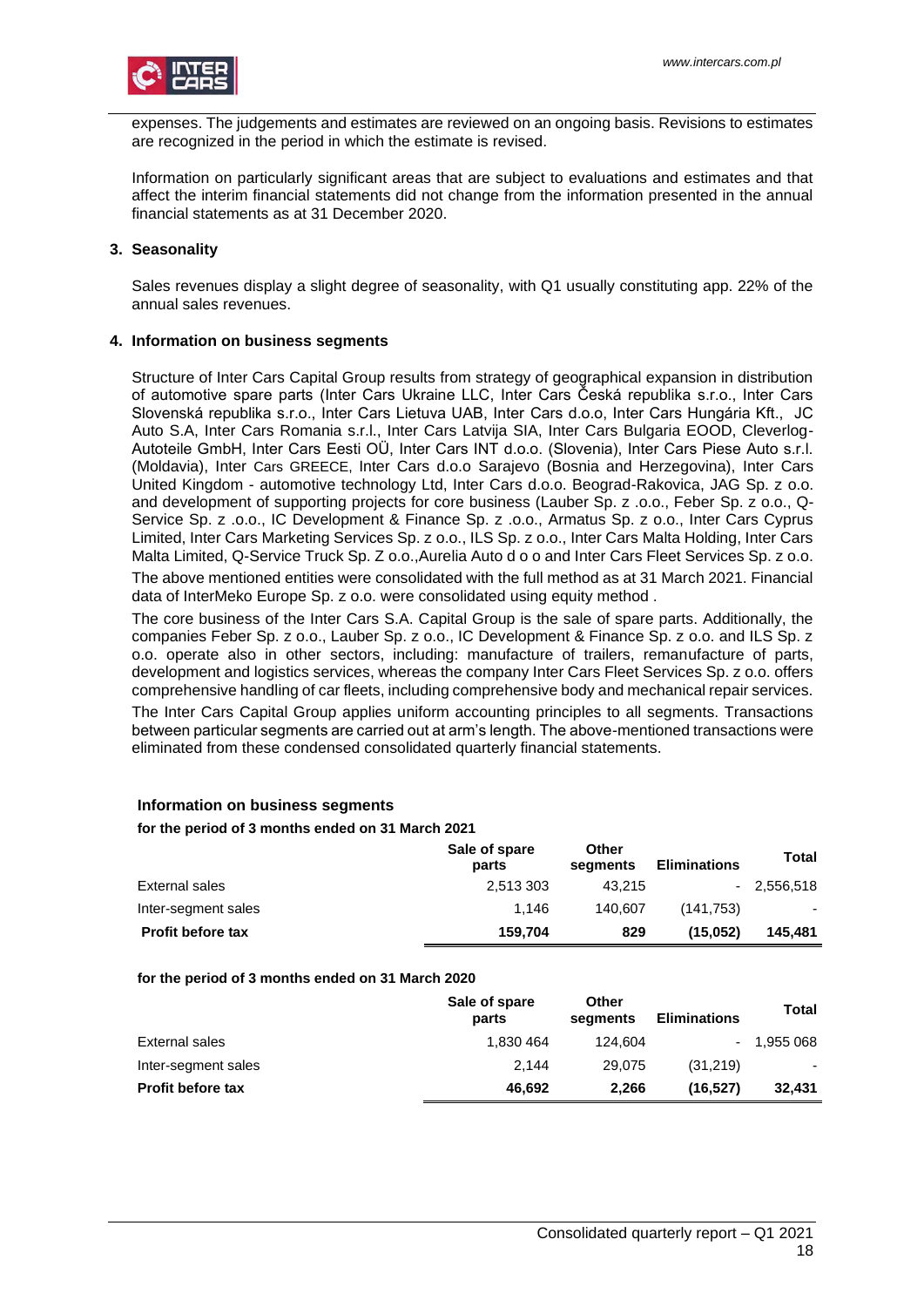

#### **Assets by operating segments**

|                             | Status as at<br>31 March<br>2021 | Status as at<br>31 December<br>2020 |
|-----------------------------|----------------------------------|-------------------------------------|
| Sale of spare parts segment | 7,373,401                        | 6,518 825                           |
| Other segments              | 548.625                          | 515,095                             |
| Eliminations                | (2,526,165)                      | (2,355,069)                         |
|                             | 5,396,861                        | 4,678 851                           |

# <span id="page-18-0"></span>**5. Dividend**

In the reporting period, no dividend was distributed by Inter Cars S.A.

On 27 April 2021, the Company's Management Board passed a resolution to accept the Board's motion for the distribution of the 2020 profit, in conformity with which the Board shall motion for the distribution of the 2020 profit in such a way, that from the net profit of PLN 222,609,760.53 for 2020, the amount of PLN 20,118,702,00, i.e. PLN 1.42 per share shall be paid out to the shareholders in the form of a dividend, whilst the remaining amount of the profit in the amount of PLN 202,491,058.53 shall be transferred to supplementary capital. The Board also took a decision to propose to the General Shareholders Meeting the day of dividend for 30 June 2021 and pay-out of the dividend for 14 July 2021.

The Company's Supervisory Board acknowledged and approved the Management Board's motion of 27 April 2021 regarding the distribution of the 2020 profit and recommended that the Company's Shareholders Meeting adopt a resolution on distributing the 2020 profit in conformity with the Management Board's motion.

### <span id="page-18-1"></span>**6. Liabilities due to borrowings and other debt instruments**

#### **The new syndicated credit facility agreement**

The credit conditions for term loans and revolving credits are described in the annual consolidated financial statements of the Group.

## **Bank credits concluded directly by subsidiary companies**

In the reporting period, in subsidiary company in Bulgaria, a credit limit has been open for the amount of EUR 10 million at Raiffeisenbank (Bulgaria) EAD with maturity date on 30 October 2022.

Conditions of credit facility agreements have been described in consolidated financial statements of the Group.

## *Loans and borrowings as at 31/03/2021*

| Current loans and borrowings at nominal value      | Contractual<br>amount<br>(limit) | Used    | Maturity<br>date |
|----------------------------------------------------|----------------------------------|---------|------------------|
| <b>Syndicated credit</b>                           | 878,688                          | 335,685 | 12/11/2021       |
| Inter Cars S.A.                                    |                                  | 303,476 |                  |
| Inter Cars Slovenska Republika s.r.o.              |                                  | 24,639  |                  |
| Lauber Sp. z.o.o.                                  |                                  | 7,570   |                  |
| ING Bank N.V. (Inter Cars Romania s.r.l.)          | 66,234                           | 50,674  | 11/11/2021       |
| SKB Banka (ICSI - Inter Cars INT D o.o.)           | 9,321                            | 3,588   | 30/09/2021       |
| Raiffeisen a.s. (Inter Cars Česká republika s.r.o) | 26,745                           | 16,184  | 28/02/2022       |
|                                                    | 980,988                          | 406,131 |                  |
| Non-current loans and borrowings at nominal value  | Contractual<br>amount<br>(limit) | Used    | Maturity<br>date |
| <b>Syndicated credit</b>                           | 565,500                          | 537,000 | 14/11/2022       |
| Raiffeisenbank (Bulgaria) EAD                      | 46,603                           | 40,034  | 30/10/2022       |
|                                                    | 612,103                          | 577,034 |                  |
|                                                    |                                  |         |                  |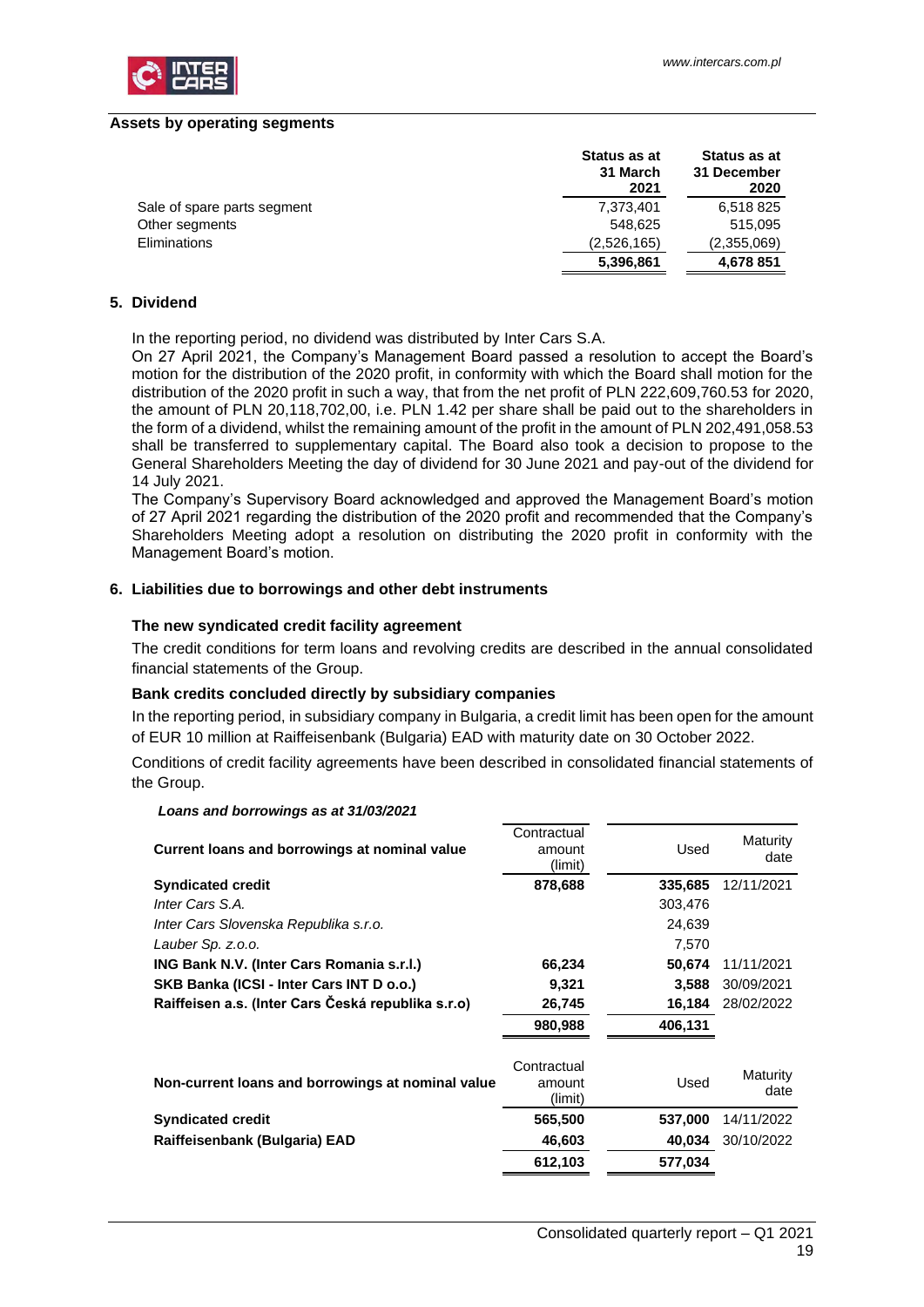| Loans and borrowings as at 31 March 2020                                  |                                  |         |                   |
|---------------------------------------------------------------------------|----------------------------------|---------|-------------------|
| Current loans and borrowings at nominal value                             | Contractual<br>amount<br>(limit) | Used    | Maturity<br>date  |
| <b>Syndicated credit</b>                                                  | 878,688                          | 466,522 | 12-11-2020        |
| Inter Cars S.A.                                                           |                                  | 417,900 |                   |
| Inter Cars Slovenska Republika s.r.o.                                     |                                  | 36,117  |                   |
| Lauber Sp. z.o.o.                                                         |                                  | 12,505  |                   |
| ING Bank N.V. (Inter Cars Romania s.r.l.)                                 | 66,003                           | 58.945  | 11-11-2020        |
| Nova Kreditna Banka Maribor d.d. (ICSI - Inter Cars<br><b>INT D o.o.)</b> | 6,828                            |         | 4,552 18-11-2020  |
| Raiffeisen a.s. (Inter Cars Česká republika s.r.o)                        | 29,304                           |         | 16,256 28-02-2021 |
|                                                                           | 980,823                          | 546,275 |                   |
| Non-current loans and borrowings at nominal value                         | Contractual<br>amount<br>(limit) | Used    | Maturity<br>date  |
| Syndicated credit                                                         | 565,500                          | 537,000 | 12-11-2021        |
|                                                                           | 565,500                          | 537,000 |                   |

## <span id="page-19-0"></span>**7. Contingent liabilities and sureties**

In the reporting period, Inter Cars S.A. and its subsidiaries did not grant any sureties for credits, loans or other guarantees with substantial value.

Sureties and guarantees granted by the Group as at 31 March 2021 amounted in total to: PLN 11,336 thousand.

### <span id="page-19-1"></span>**8. The Management Board's standpoint on the feasibility of meeting the previously published forecasts of financial results for 2021**

The Board of Directors of Inter Cars S.A. has not published any forecast of financial results for the year 2021.

### <span id="page-19-2"></span>**9. Shareholders holding 5% or more of the total vote at the General Shareholders Meeting of Inter Cars S.A.**

Shareholders holding 5% or more of the total vote at the General Shareholders Meeting of Inter Cars S.A., as at the day of publication of these financial statements:

| <b>Shareholder</b>                                         | Number of<br>shares | Total<br>nominal<br>value | Percentage<br>of share in<br>the share<br>capital held | Percentage<br>of total vote<br>held |
|------------------------------------------------------------|---------------------|---------------------------|--------------------------------------------------------|-------------------------------------|
|                                                            |                     | (PLN)                     | $(\% )$                                                | $(\%)$                              |
| OK Automotive Investments B.V.*                            | 3,726,721           | 7,453,442                 | 26.30%                                                 | 26.30%                              |
| <b>AVIVA Otwarty Fundusz Emerytalny</b><br>Aviva Santander | 1,896,778           | 3,793,556                 | 13.39%                                                 | 13.39%                              |
| Nationale-Nederlanden OFE                                  | 1.416.799           | 2,833,598                 | 9.99%                                                  | 9.99%                               |
| Andrzej Oliszewski                                         | 1,277,370           | 2,554,740                 | 9.02%                                                  | 9.02%                               |
| Immersion Capital LLP**                                    | 748,776             | 1,497,552                 | 5.29%                                                  | 5.29%                               |
| <b>Total</b>                                               | 9,066,444           | 18,132,888                | 63.99%                                                 | 63.99%                              |

\* OK Automotive Investments B.V. is a company which is dependent from Maciej Oleksowicz, President of the Management Board of the Company.

\*\* Immersion Capital LLP – operates on behalf and for Immersion Fund managed by Master Fund Limited.

The list of shareholders was prepared based on notifications received in accordance with art. 69 of the Act on Public Offering, Conditions Governing the Introduction of Financial Instruments to Organized Trading, and Public Companies Journal of Laws of 2005, No. 184 item 1539, as amended), and art. 19 of Regulation (EU) No 596/2014 of the European Parliament and of the Council of 16 April 2014 on market abuse ("MAR Regulation").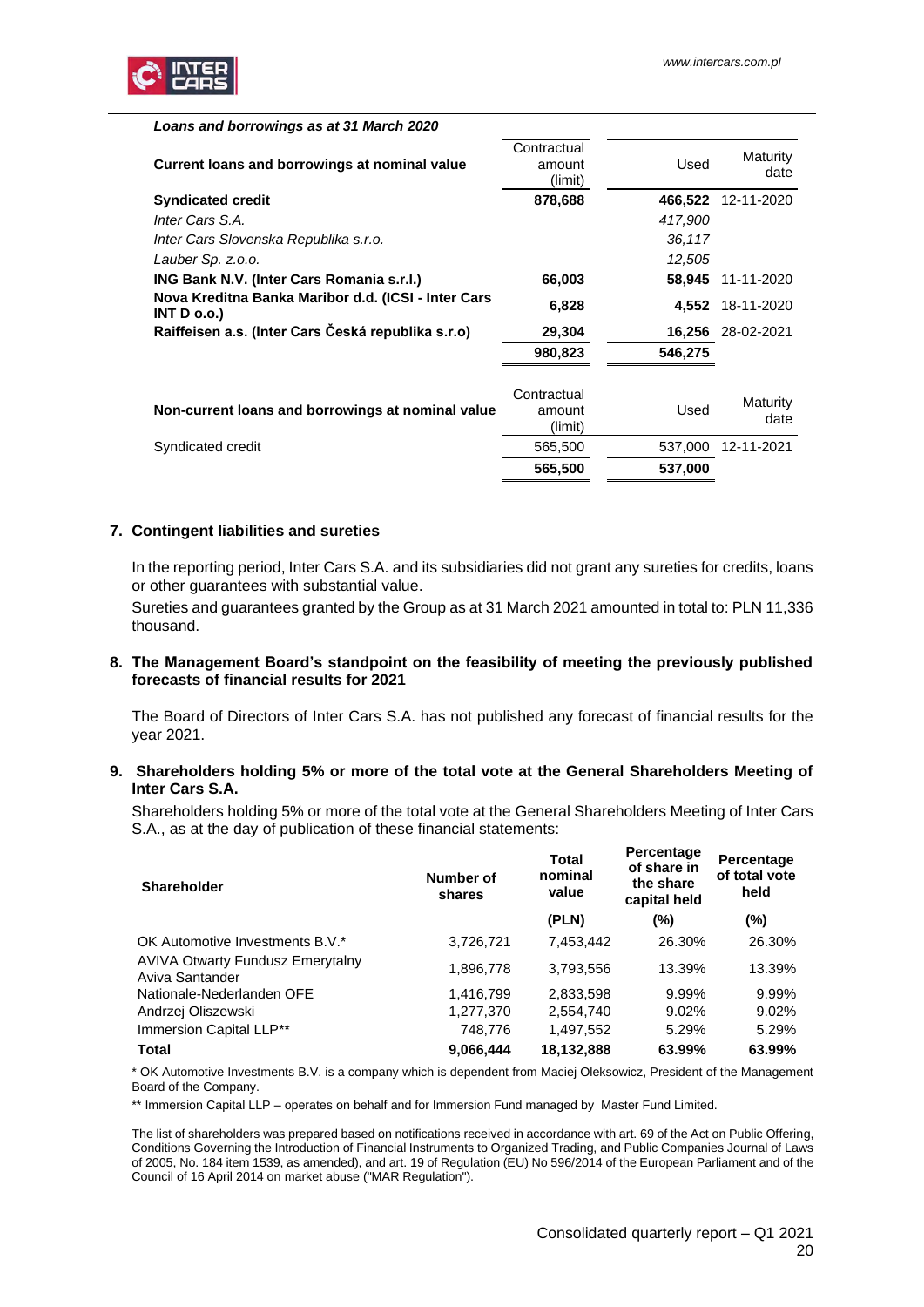

Until the date of release of these financial statements, the Company had not received any other shareholding notifications.

From the date of publication of the previous report, i.e., 21 April 2021, there has been no change in shareholders holding at least 5% of total shares of the Company.

One share gives one vote at the General Shareholders Meeting of the Company. Voting restrictions are laid out in §18a of the Articles of Association, according to which no shareholder holding over 33% of votes may cast more that 33% of the total number of votes they are entitled to as at the date of the General Meeting. This restriction does not apply to determining the purchasers of substantial blocks of shares.

Furthermore, pursuant to the provisions of the Articles, this limitation shall expire if one of the shareholders purchases (on their own behalf and account) and registers at the General Meeting over 50% of the total number of votes in the Company, provided that all shares above 33% of the total number of shares in the Company and all shares above this threshold are purchased by such shareholder in response to a call to subscribe for all shares of the Company announced in conformity with the Act.

Above change of Status of the Company was registered by the registry court - District Court for the Capital City of Warsaw in Warsaw, XII Commercial Department of the National Court Register, on 17 May 2017.

## <span id="page-20-0"></span>**10.Changes in the number of shares and rights to shares (options) in Inter Cars S.A. held by the Company's Management and supervisory personnel since the publication of the most recent quarterly report.**

The Company's supervisory and managing personnel hold 5 005 591 of shares, constituting 35,32% of the total vote at the General Shareholders Meeting of Inter Cars.

The managing and supervisory personnel hold no shares in the subsidiaries of Inter Cars.

List of shares being held by the managing and supervisory personnel of Inter Cars as at the date of publishing the report is presented in below chart:

| <b>Shareholder</b>       | Number of<br>shares | Total<br>nominal<br>value | Percentage of<br>share in the<br>share capital<br>held | Percentage<br>of total vote<br>held |
|--------------------------|---------------------|---------------------------|--------------------------------------------------------|-------------------------------------|
|                          |                     |                           | (%)                                                    | (% )                                |
| <b>Management Board</b>  |                     |                           |                                                        |                                     |
| Maciej Oleksowicz*       | 3,726,721           | 7,453,442                 | 26.30%                                                 | 26.30%                              |
|                          | 3,726,721           | 7,456,442                 |                                                        |                                     |
| <b>Supervisory Board</b> |                     |                           |                                                        |                                     |
| Andrzej Oliszewski       | 1,277,370           | 2,554,740                 | $9.02\%$                                               | 9.02%                               |
|                          | 1,277,370           | 2,554,740                 |                                                        |                                     |
| Total                    | 5.004 091           | 10,011,182                | 35.32%                                                 | 35.32%                              |

\* Directly by OK Automotive Investments B.V.

There were no changes in ownership of the Company shares held by the Company's management and supervisory personnel since the publication of the most recent quarterly report, i.e., 21 April 2021.

## <span id="page-20-1"></span>**11.Information on important court, arbitration and administrative proceedings**

No material proceedings were instituted in the reporting period before a court or a public administration authority relating to liabilities or receivables of the Company or its subsidiaries nor are there any material proceedings pending before a court or a public administration authority relating to liabilities or receivables of the Company or its subsidiaries.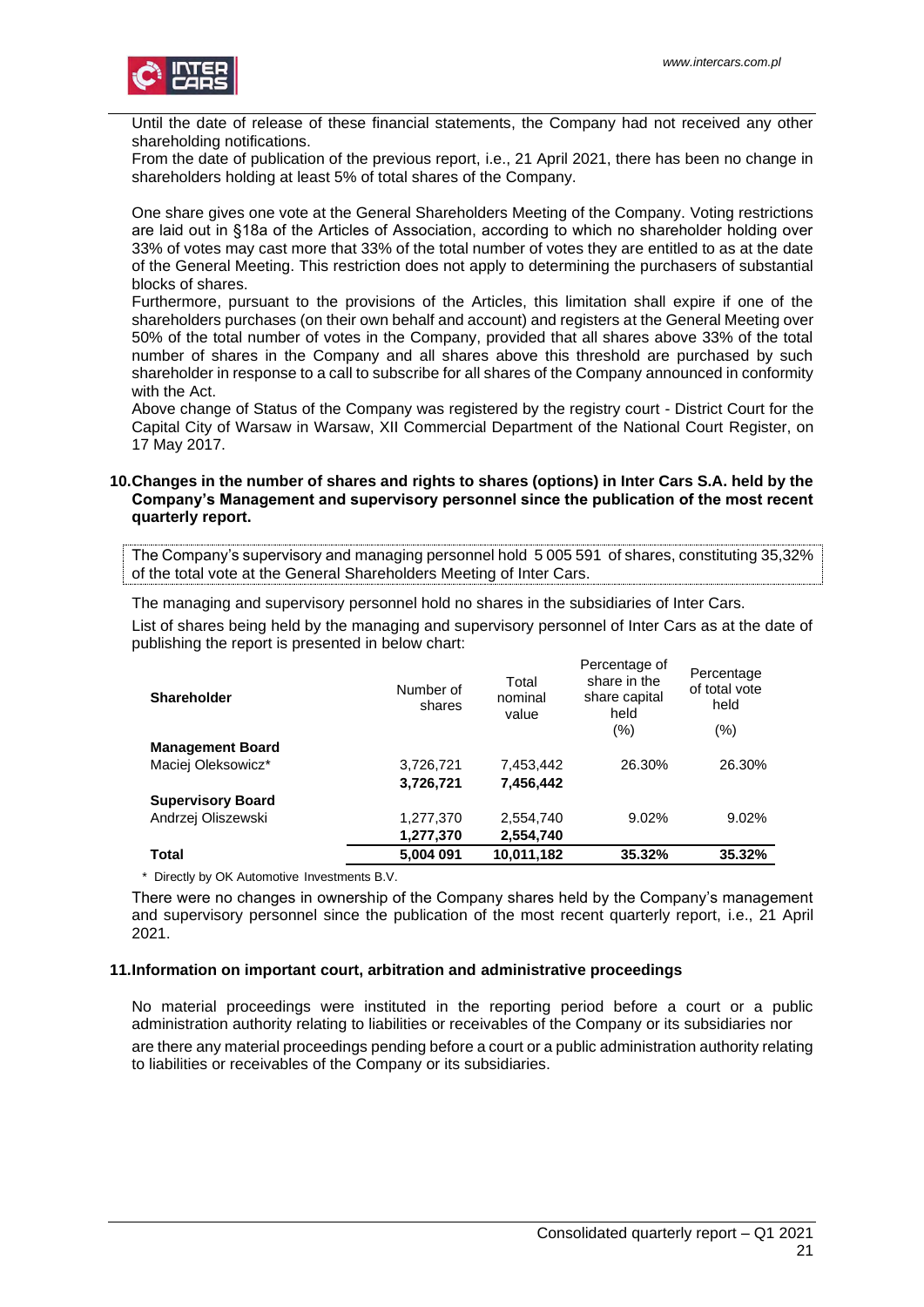

## <span id="page-21-0"></span>**12.Transactions with related entities**

| (in thousand PLN)                                                                | 1.01.2021-<br>31.03.2021 | 1.01.2020-<br>31.03.2020 |
|----------------------------------------------------------------------------------|--------------------------|--------------------------|
| remuneration of the members of the Supervisory Board and the<br>Management Board |                          |                          |
| Remuneration of the members of the Supervisory Board                             | 134                      | 158                      |
| Remuneration of the members of the Management Board                              | 724                      | 611                      |
|                                                                                  | 859                      | 768                      |
|                                                                                  | 1.01.2021-<br>31.03.2021 | 1.01.2020-<br>31.03.2020 |
| Transactions with related entities                                               |                          |                          |
| Income on sales to related entities                                              | 83                       | 640                      |
| Purchase of goods and services from related entities                             | 157                      | 4,548                    |
|                                                                                  | 31/03/2021               | 31/12/2020               |
| Settlements with related entities                                                |                          |                          |
| Receivables from related entities                                                | 46                       | 69                       |
| Liabilities to related entities                                                  | 15                       |                          |

# <span id="page-21-1"></span>**13.Other information which the Company deems relevant for the assessment of its personnel, assets, financial position and financial result or changes in any of the foregoing, and for the assessment of the Company's ability to perform its obligations**

This information is included in the section entitled "Factors and events of a non-recurring nature having a material bearing on the financial result, and a description of the Company's material achievements and failures along with a list of related key events."

# <span id="page-21-2"></span>**14. Events subsequent to the balance sheet day as at which the report was prepared which may have a material bearing on the Company's future financial results**

No such events.

<span id="page-21-3"></span>**15.Information on material transactions with related entities concluded on terms other than at arm's length, including information on their amounts and nature.**

<span id="page-21-4"></span>All transactions with related entities were concluded at arm's length.

## **16. Factors which in the Company's opinion will affect its financial results in the period covering at least the next quarter.**

Factors which in the Management Board's opinion will affect the Company's financial results in Q2 2021 include:

- ✓ *the condition of the Polish and European economy* and its impact on the financial situation of customers and consumers (including the impact of the COVID-19 pandemic on the global economy and the market demand);
- ✓ *optimization of cost of business* activity aimed at keeping profitability at a proper level
- ✓ *trends in the foreign exchange rates, mainly* EUR, USD and YEN against PLN, UAH, HUF, CZK, HRK, RON, BGN, MDL and BAM;
- $\checkmark$  trends in the demand from export customers, related mainly to political and legal situation in Ukraine;
- ✓ changes in interest rates, which will determine the amount of interest on contracted loans and thus affect the financial expenses;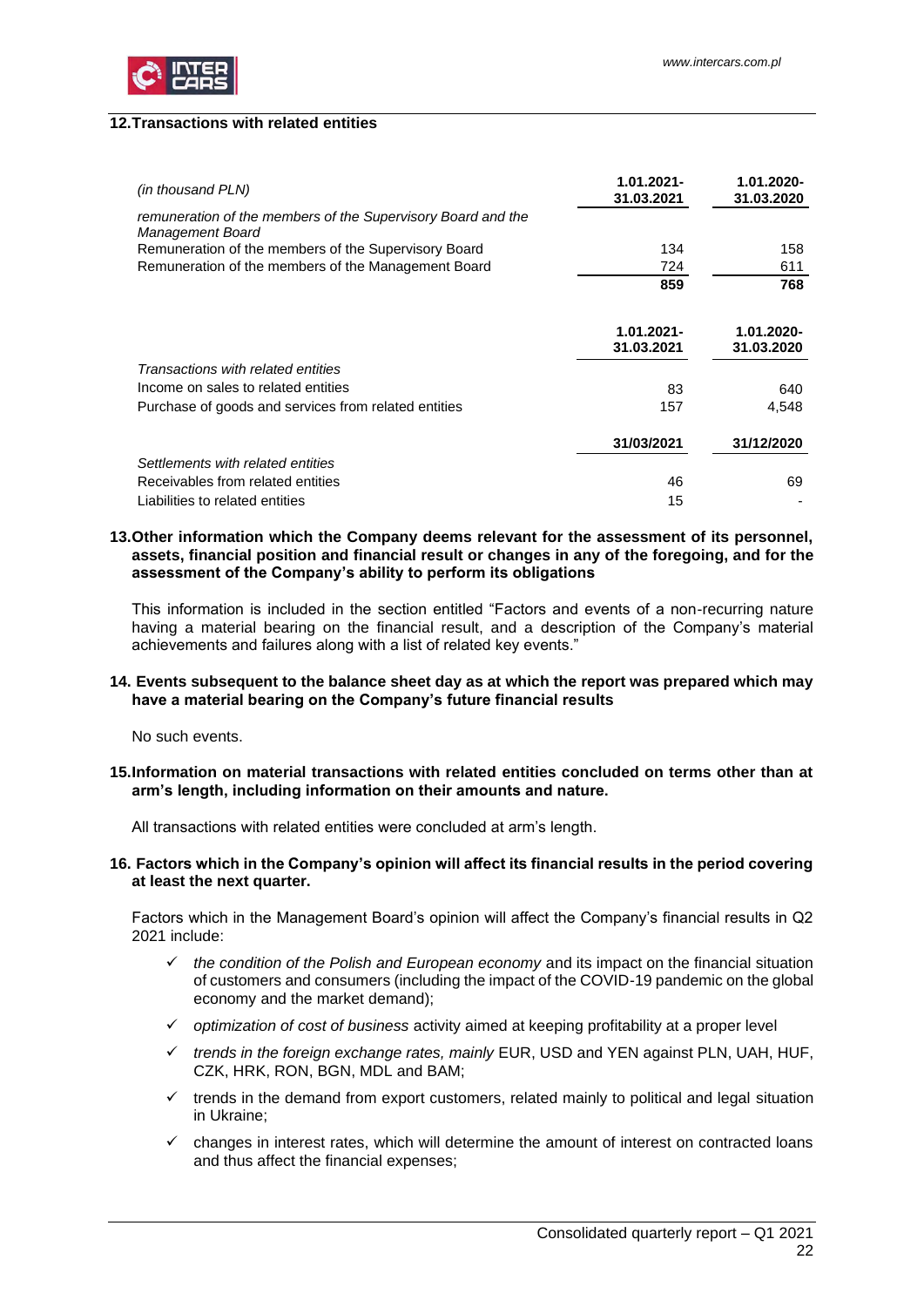

- $\checkmark$  planned improvement in the stock turnover, which should reduce the financial costs by lowering the requirement for inventory financing;
- ✓ *optimization of logistics processes*
- ✓ enhanced awareness of the "Inter Cars" brand and obtaining new customers, which will contribute to the development of operating activities;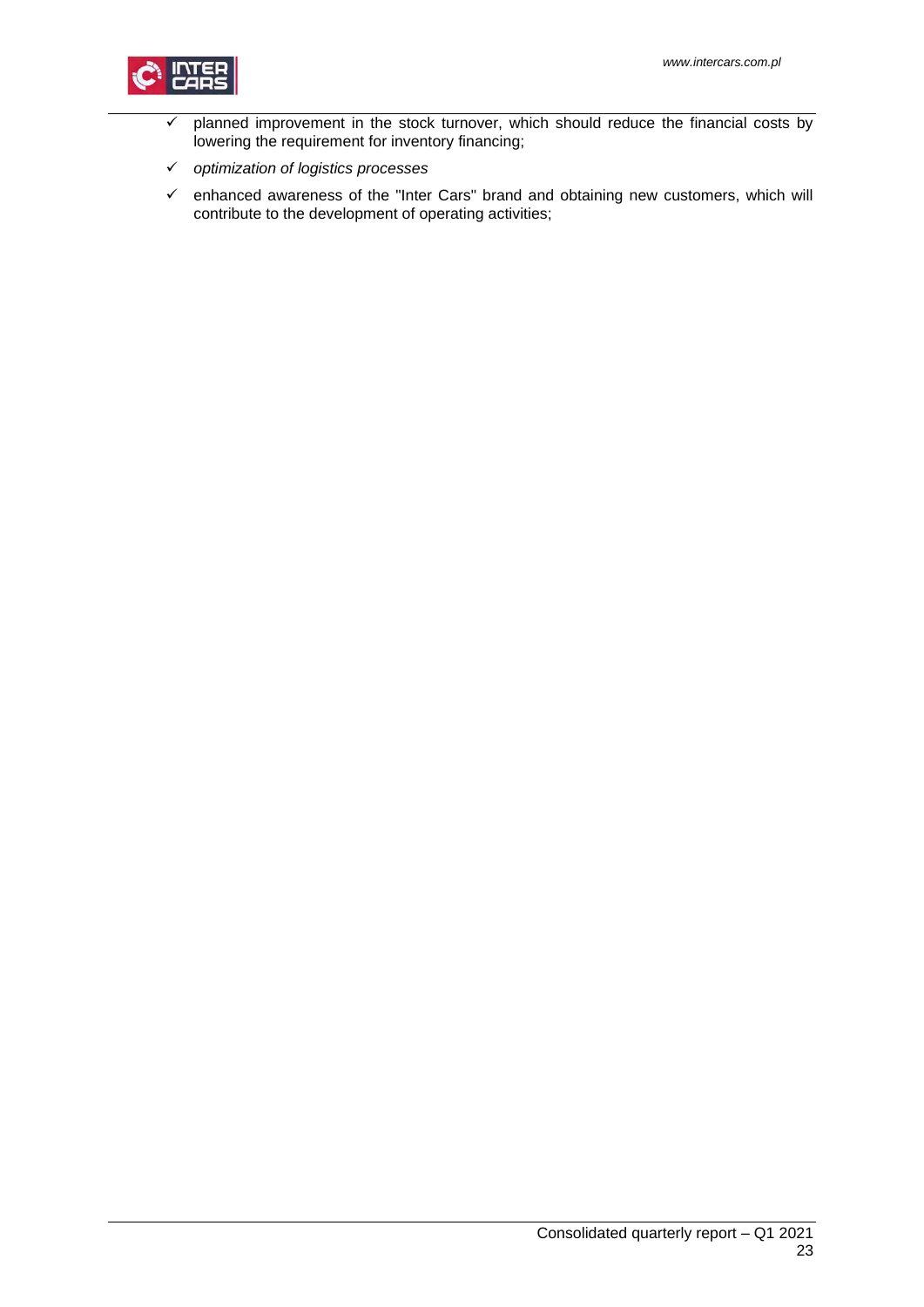

# <span id="page-23-0"></span>**QUARTERLY SEPARATE FINANCIAL STATEMENTS OF INTER CARS S.A.**

# <span id="page-23-1"></span>**Statement of financial position**

| (in thousand PLN)                              | 31/03/2021 | 31/12/2020 | 31/03/2020 |
|------------------------------------------------|------------|------------|------------|
| <b>ASSETS</b>                                  |            |            |            |
| <b>Non-current assets</b>                      |            |            |            |
| Tangible fixed assets                          | 108,493    | 112,281    | 114,556    |
| Right-of-use assets                            | 29,562     | 30,383     | 13,071     |
| Intangible assets                              | 183,359    | 183,731    | 185,469    |
| Investments in subordinated entities           | 445,757    | 445,757    | 427,209    |
| Investments available for sale                 | 260        | 260        | 258        |
| Receivables                                    | 18,675     | 17,085     | 18,043     |
| Non-current receivables on long-term rental    | 104,457    | 99,846     | 95,155     |
| Deferred tax assets                            |            |            | 9,848      |
|                                                | 890,563    | 889,343    | 863,609    |
| <b>Current assets</b>                          |            |            |            |
| Inventory                                      | 1,616,021  | 1,295,136  | 1,530 175  |
| Trade and other receivables                    | 1,545,691  | 1,385,571  | 1,393,302  |
| Receivables on short-term rental               | 44,688     | 44,082     | 41,447     |
| Cash and cash equivalents                      | 24,735     | 19,079     | 21,833     |
|                                                | 3,231,135  | 2,743,868  | 2,986 757  |
| <b>TOTAL ASSETS</b>                            | 4,121,698  | 3,633,211  | 3,850 366  |
| <b>LIABILITIES</b>                             |            |            |            |
| <b>Equity</b>                                  |            |            |            |
| Share capital                                  | 28,336     | 28,336     | 28,336     |
| Share premium account                          | 259,530    | 259,530    | 259,530    |
| Supplementary capital                          | 1,273,761  | 1,273,761  | 1,118,787  |
| Other reserve capitals                         | 5,935      | 5,935      | 5,935      |
| Retained earnings                              | 299,943    | 222,933    | 165,916    |
|                                                | 1,867,505  | 1,790 495  | 1,578,504  |
| Long-term liabilities                          |            |            |            |
| Liabilities due to credits, loans              | 535,971    | 536,231    | 536,541    |
| Finance lease liabilities                      | 26,497     | 27,611     | 19,524     |
| Non-current liabilities on long-term rental    | 104,457    | 99,846     | 95,155     |
| Deferred income tax provision                  | 33,846     | 23,845     |            |
|                                                | 700,771    | 687,533    | 651,220    |
| <b>Short-term liabilities</b>                  |            |            |            |
| Trade and other liabilities                    | 1,017 427  | 551,970    | 978,160    |
| Liabilities on credits, loans, debt securities | 396,827    | 468,251    | 508,304    |
| <b>Finance lease liabilities</b>               | 12,547     | 14,214     | 13,726     |
| Liabilities on the short-term rental           | 44,688     | 44,082     | 41,447     |
| Employee benefits                              | 17,096     | 18,520     | 20,420     |
| Income tax liabilities                         | 64,837     | 58,146     | 58,585     |
|                                                | 1,553,422  | 1,155 183  | 1,620,642  |
| <b>TOTAL LIABILITIES</b>                       | 4,121,698  | 3,633,211  | 3,850 366  |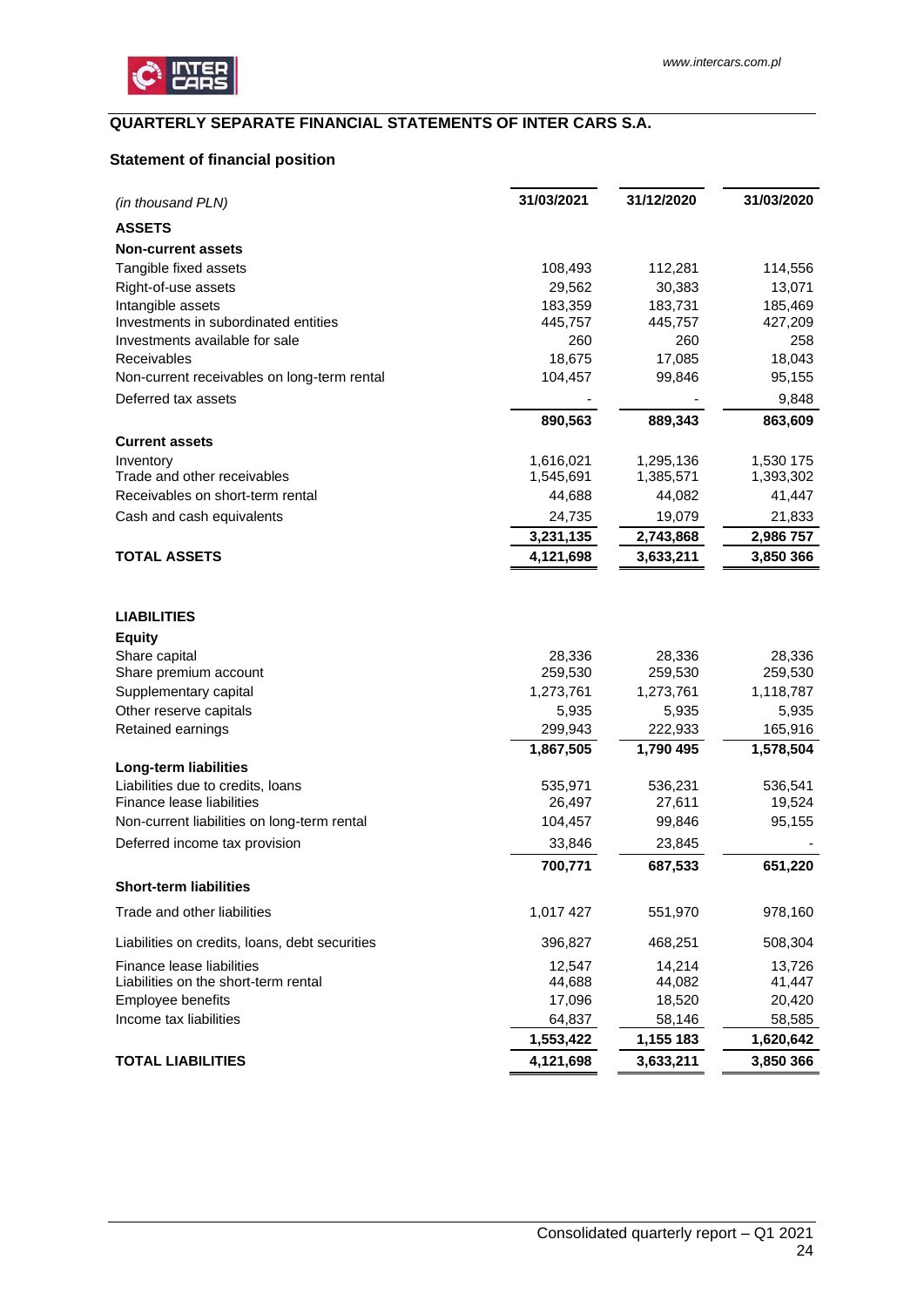

# <span id="page-24-0"></span>**Statement of comprehensive income**

| for the period of 3 months ended<br>(in thousand PLN)<br>on |               |             |
|-------------------------------------------------------------|---------------|-------------|
|                                                             | 31/03/2021    | 31/03/2020  |
| <b>Continued activity</b>                                   |               |             |
| Revenues from the sale of products, goods and materials     | 1,770,632     | 1,396,565   |
| Cost of sales                                               | (1, 334, 148) | (1,023,826) |
| Gross profit on sales                                       | 436,484       | 372,739     |
| Other operating revenue                                     | 2,515         | 9,995       |
| Selling cost, general and administrative expenses           | (191, 865)    | (198, 268)  |
| Costs of distribution service                               | (131, 591)    | (115, 792)  |
| Costs of license                                            | (7,636)       | (1, 518)    |
| Other operating expenses                                    | (6, 522)      | (35, 219)   |
| <b>Operating profit</b>                                     | 101,385       | 31,937      |
| Financial income                                            | 1,832         | 2,341       |
| Dividends received                                          | 327           |             |
| Exchange differences                                        | 1,628         | (6, 714)    |
| Financial costs                                             | (7, 570)      | (11, 542)   |
| Profit before tax                                           | 97,602        | 16,022      |
| Income tax                                                  | (20, 592)     | (5, 404)    |
| Net profit                                                  | 77,010        | 10,618      |
| <b>OTHER COMPREHENSIVE INCOME</b>                           |               |             |
| Total other comprehensive income, net                       |               |             |
| <b>COMPREHENSIVE INCOME</b>                                 | 77,010        | 10,618      |
| Earnings per share (PLN)                                    |               |             |
| - basic                                                     | 5.44          | 0.75        |
| - diluted                                                   | 5.44          | 0.75        |
| Number of shares                                            | 14,168,100    | 14,168,100  |
| Number of shares to be diluted                              | 14,168,100    | 14,168,100  |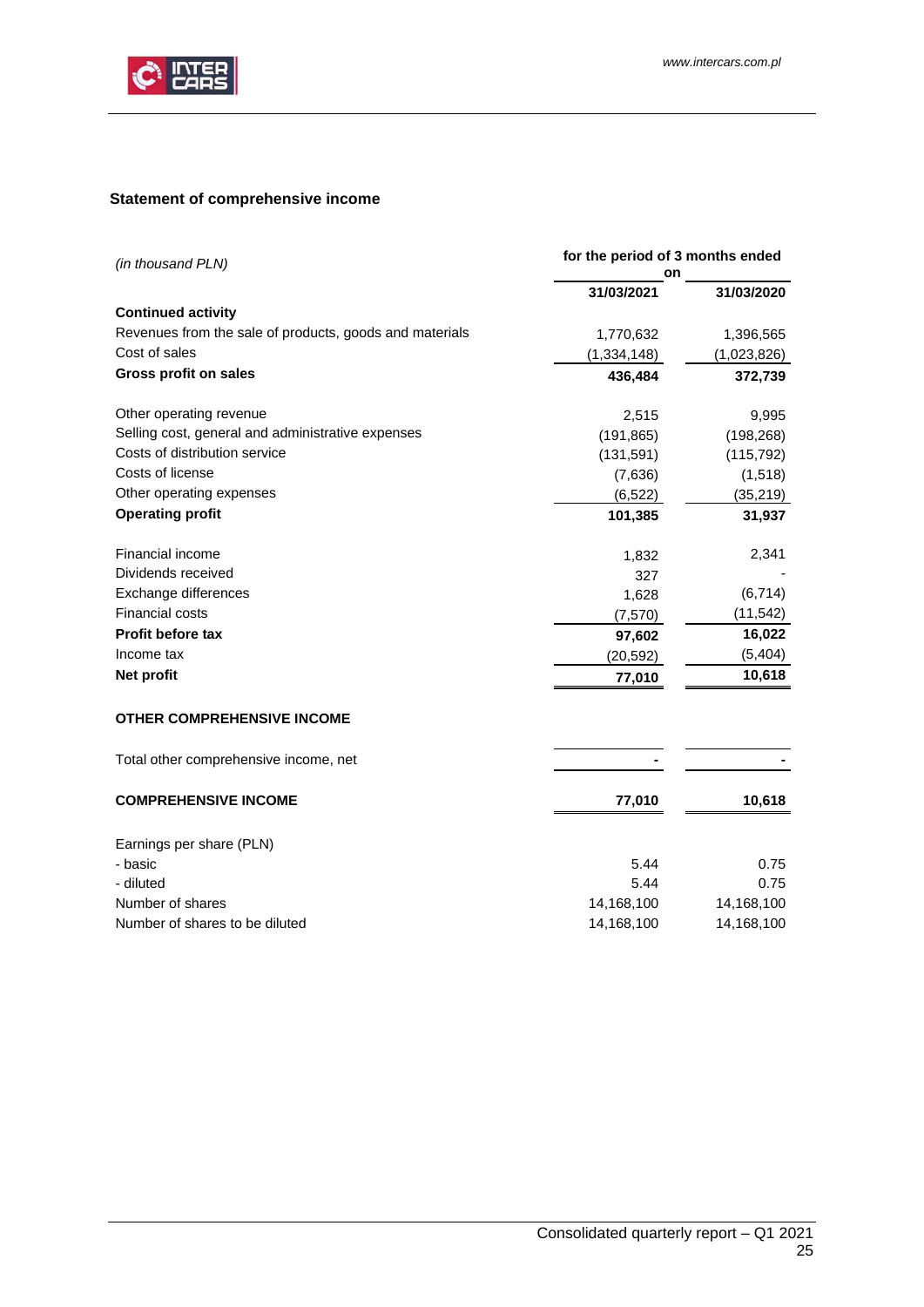

# **Statement of changes in equity**

## **for the period from 1 January 2021 to 31 March 2021**

| (in thousand PLN)                                                           | Share<br>capital | Share premium<br>account | Supplemen<br>tary capital | Other<br>reserve<br>capitals | Retained<br>earnings | Total<br>equity |
|-----------------------------------------------------------------------------|------------------|--------------------------|---------------------------|------------------------------|----------------------|-----------------|
| Owner's equity as at 01 January 2021                                        | 28,336           | 259.530                  | 1,273,761                 | 5,935                        | 222.933              | 1,790 495       |
| Statement of comprehensive income                                           |                  |                          |                           |                              |                      |                 |
| Profit in the reporting period                                              |                  | $\overline{\phantom{0}}$ |                           |                              | 77.010               | 77,010          |
| Total comprehensive income in the reporting period                          |                  | $\overline{\phantom{a}}$ |                           |                              | 77.010               | 77,010          |
| Distribution of retained profits - carried over to supplementary<br>capital |                  | $\,$                     |                           |                              |                      |                 |
| Owner's equity as at 31 March 2021                                          | 28,336           | 259.530                  | 1,273,761                 | 5,935                        | 299,943              | 1,867 505       |

#### **for the period from 1 January 2020 to 31 December 2020**

<span id="page-25-0"></span>

| (in thousand PLN)                                                           | Share<br>capital | Share premium<br>account | Supplemen<br>tary capital | Other<br>reserve<br>capitals | Retained<br>earnings | <b>Total</b><br>equity |
|-----------------------------------------------------------------------------|------------------|--------------------------|---------------------------|------------------------------|----------------------|------------------------|
| Shareholder's equity as at 1 January 2020                                   | 28,336           | 259,530                  | 1,118,787                 | 5,935                        | 155,298              | 1,567,886              |
| <b>Statement of comprehensive income</b>                                    |                  |                          |                           |                              |                      |                        |
| Profit in the reporting period                                              |                  |                          |                           | $\sim$                       | 222.609              | 222,609                |
| Total comprehensive income                                                  |                  |                          |                           | $\overline{\phantom{a}}$     | 222.609              | 222,609                |
| <b>Transactions with shareholders</b>                                       |                  |                          |                           |                              |                      |                        |
| Distribution of prior period profit – dividend                              |                  |                          |                           |                              |                      |                        |
| Distribution of retained profits - carried over to supplementary<br>capital |                  | $\sim$                   | 154.974                   | $\,$                         | (154,974)            |                        |
| Owner's equity as at 31 December 2020                                       | 28,336           | 259.530                  | 1.273.761                 | 5,935                        | 222.933              | 1.790 495              |
|                                                                             |                  |                          |                           |                              |                      |                        |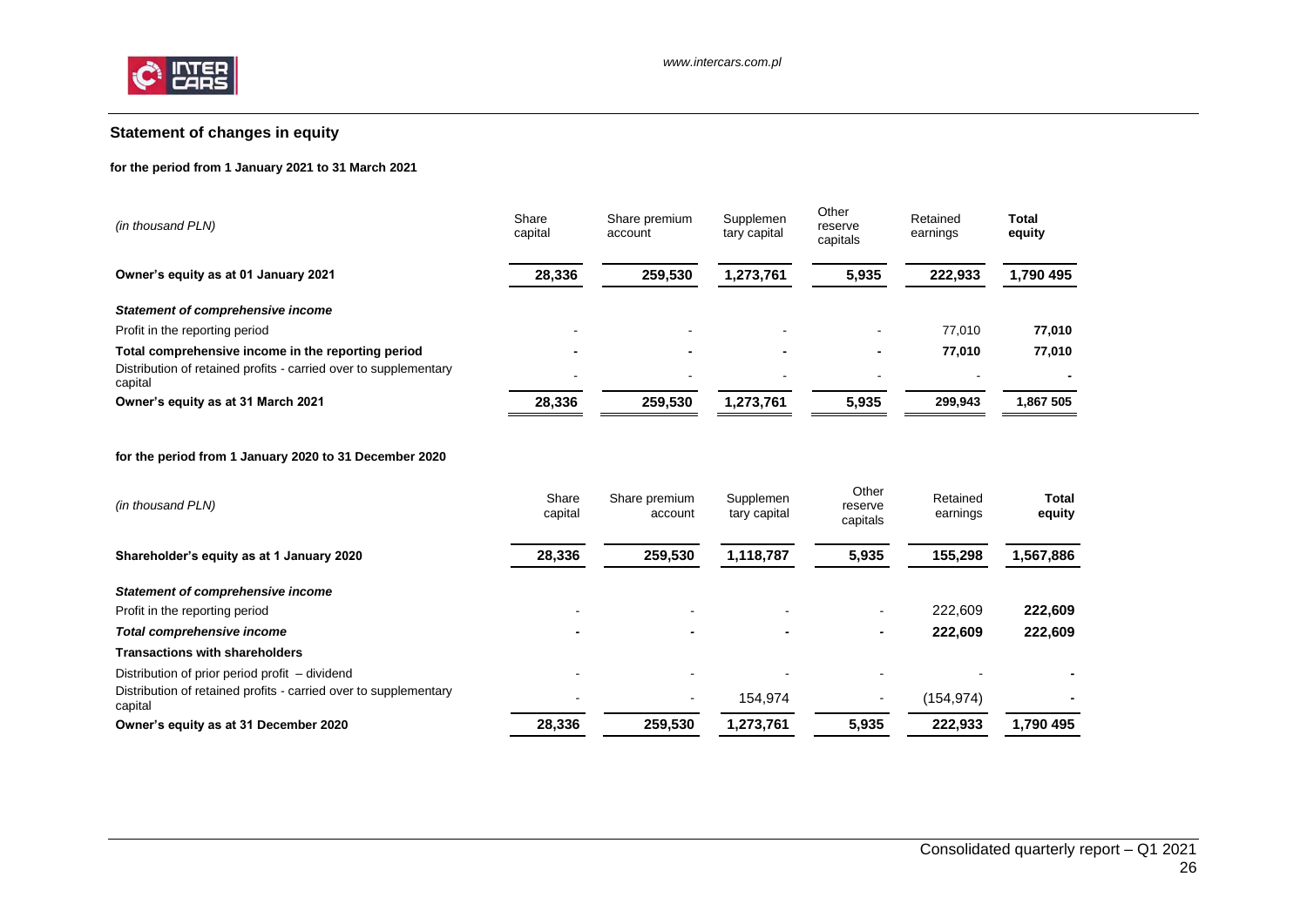

# **Statement of changes in equity (cont.)**

# **for the period from 1 January 2020 to 31 March 2020**

<span id="page-26-0"></span>

| (in thousand PLN)                                                           | Share<br>capital | Share premium<br>account | Supplemen<br>tary capital | Other<br>reserve<br>capitals | Retained<br>earnings | <b>Total</b><br>equity |
|-----------------------------------------------------------------------------|------------------|--------------------------|---------------------------|------------------------------|----------------------|------------------------|
| Shareholder's equity as at 1 January 2020                                   | 28,336           | 259.530                  | 1,118,787                 | 5,935                        | 155.298              | 1,567,886              |
| Statement of comprehensive income                                           |                  |                          |                           |                              |                      |                        |
| Profit in the reporting period                                              |                  | $\overline{\phantom{a}}$ |                           |                              | 10.618               | 10,618                 |
| Total comprehensive income in the reporting period                          |                  | $\blacksquare$           |                           | $\overline{\phantom{0}}$     | 10.618               | 10,618                 |
| Distribution of retained profits - carried over to supplementary<br>capital |                  | $\overline{\phantom{0}}$ |                           | -                            |                      |                        |
| Owner's equity as at 31 March 2020                                          | 28.336           | 259,530                  | 1,118,787                 | 5.935                        | 165.916              | 1,578,504              |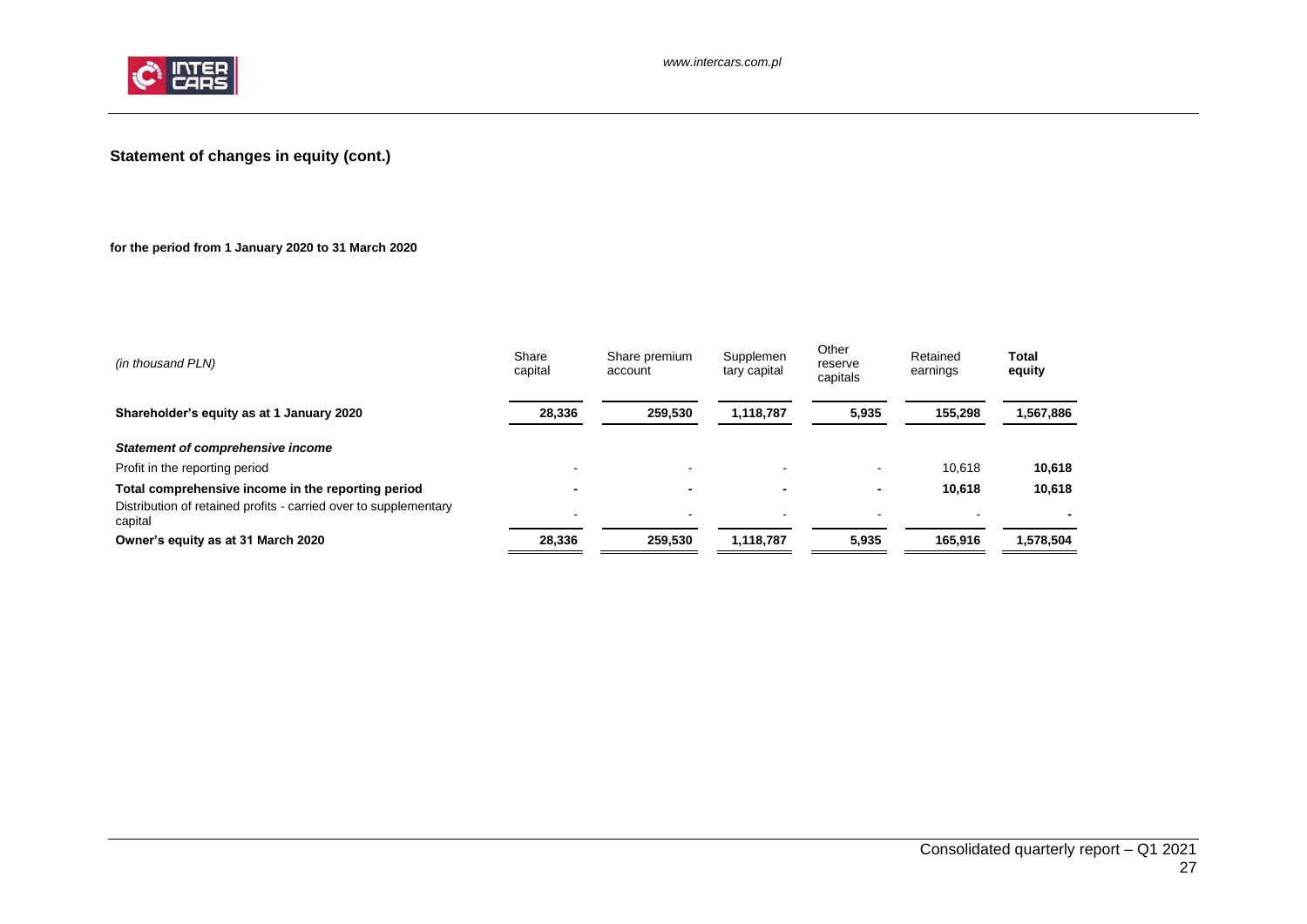

# <span id="page-27-0"></span>**Statement of cash flows**

| (in thousand PLN)                                                                 | 1/01/2021 -<br>31/03/2021 | 1/01/2020-<br>31/03/2020 |
|-----------------------------------------------------------------------------------|---------------------------|--------------------------|
| Cash flows from operating activities                                              |                           |                          |
| Profit (loss) before tax                                                          | 97,602                    | 16,022                   |
| Adjustments:                                                                      |                           |                          |
| Amortization and depreciation                                                     | 8,280                     | 10,263                   |
| Foreign exchange gains /losses                                                    | 803                       | 5,288                    |
| (Profit / loss on investing activities                                            | (25)                      | (78)                     |
| Net interest and share in profits                                                 | 4,837                     | 8,768                    |
| Net dividends                                                                     | (327)                     |                          |
| Other adjustments, net                                                            |                           | (41)                     |
| Operating profit before changes in the working capital                            | 111,170                   | 40,222                   |
| Increase (decrease) in inventories                                                | (320, 885)                | (273, 829)               |
| Increase (decrease) in receivables                                                | (165, 300)                | (81, 793)                |
| Change in receivables under rental                                                | (5,215)                   | 1,358                    |
| Change in short-term liabilities                                                  | 473,717                   | 408,116                  |
| Change in liabilities under rental                                                | 5,215                     | (1,358)                  |
| Cash generated by operating activities                                            | 98,702                    | 92,716                   |
| Corporate income tax paid                                                         | (3,900)                   | (487)                    |
| Net cash from operating activities                                                | 94,802                    | 92,228                   |
| <b>Cash flow from investment activities</b>                                       |                           |                          |
| Proceeds from the sale of plant, property, equipment and                          | 28                        | 411                      |
| intangible assets<br>Purchase of property, plant, equipment and intangible assets | (2,902)                   | (2,063)                  |
| Purchase of financial assets in related and other entities                        |                           | (1,841)                  |
| Repayment of loans granted                                                        | 340                       | 266                      |
| Loans granted                                                                     | (2,698)                   | (1,700)                  |
| Interest received                                                                 | 144                       | 288                      |
| Dividends received                                                                | 6,290                     | 572                      |
| Net cash from investing activities                                                | 1,202                     | (4,067)                  |
| Cash flow from financing activities                                               |                           |                          |
| (repayments) / proceeds from credits and leases                                   | (12, 567)                 | (14, 152)                |
| Liabilities on credits and loans                                                  | (72, 800)                 | (61,088)                 |
| Deposits received /(returned)                                                     |                           | (50)                     |
| Interest paid                                                                     | (4,981)                   | (9,056)                  |
| Net cash from financing activities                                                | (90, 348)                 | (84,296)                 |
| Net change in cash and cash equivalents                                           | 5,656                     | 3,866                    |
| Cash and cash equivalents at the beginning of the period                          | 19,079                    | 17,967                   |
| Cash and cash equivalents at the end of the period                                | 24,735                    | 21,833                   |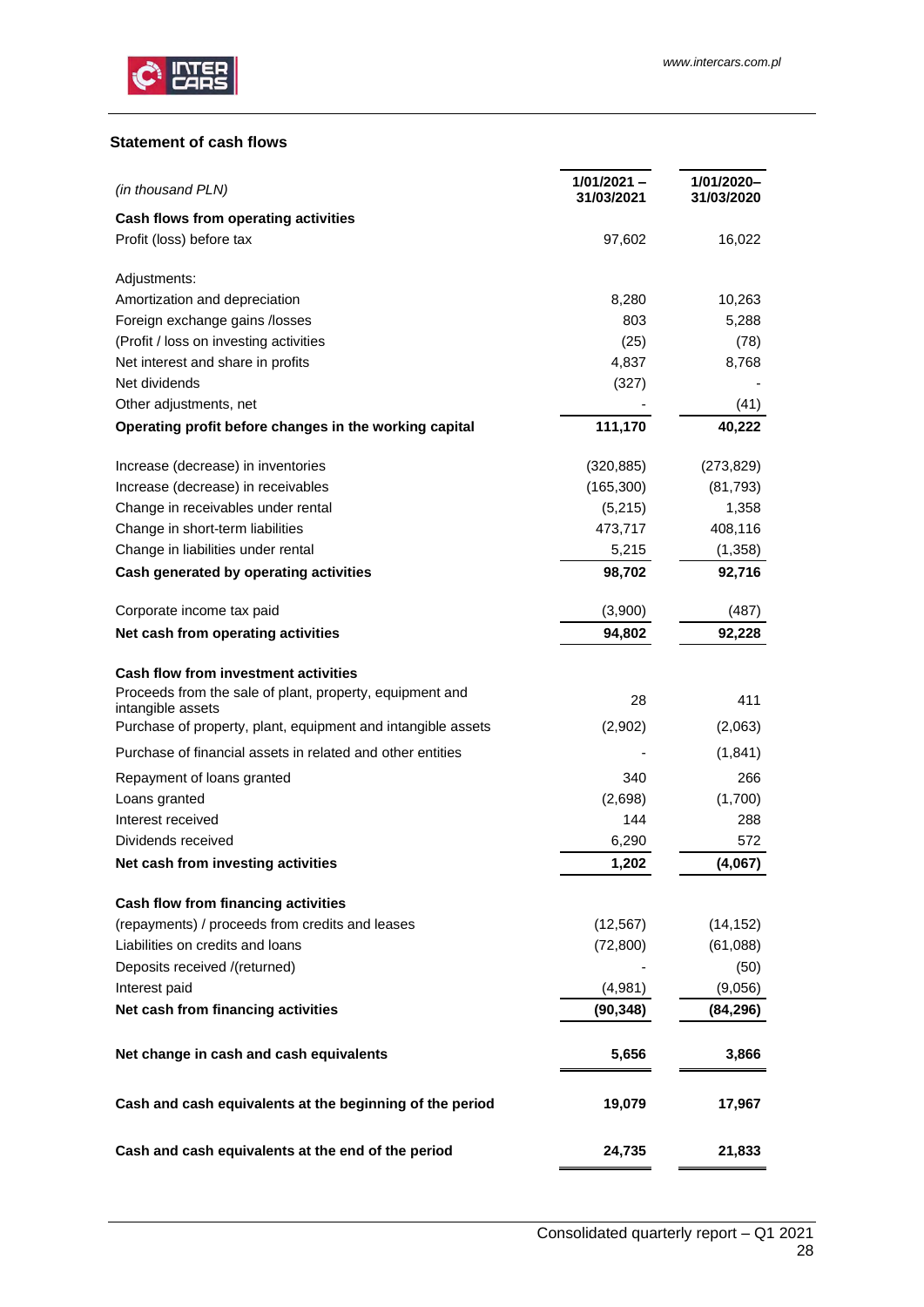

# <span id="page-28-0"></span>**1. Accounting principles**

The accounting principles applied by Inter Cars are the same as those applied by the Group, with the exception of interest in subsidiaries, valued at the historical costs minus revaluation writedowns.

## <span id="page-28-1"></span>**2. Investments in subordinated entities**

New investments in subordinated entities did not take place in the first quarter 2021:

|                                                                        | 2021    | 2020    |
|------------------------------------------------------------------------|---------|---------|
| As at 1 January (gross)                                                | 427,819 | 425,978 |
| Increase, including:                                                   |         | 1,841   |
| - increase in share capital in Inter Cars d o.o. Beograd<br>Rakovica   |         | 846     |
| - increase in share capital in Inter Cars Fleet Services Sp. z<br>0.0. | -       | 995     |
| As at 31 March (gross):                                                | 427,819 | 427,819 |
| - impairment on Inter Cars Hungaria Kft.                               | (611)   | (611)   |
| As at 31 March (net)                                                   | 427.208 | 427,208 |

# <span id="page-28-2"></span>**3. Transactions with related entities in the condensed standalone financial statements**

|                                                           | <b>Sales revenues</b>       |                             | Purchase of goods and<br>services |                             |  |
|-----------------------------------------------------------|-----------------------------|-----------------------------|-----------------------------------|-----------------------------|--|
|                                                           | $1/01/2021 -$<br>31/03/2021 | $1/01/2020 -$<br>31/03/2020 | 1/01/2021-<br>31/03/2021          | $1/01/2020 -$<br>31/03/2020 |  |
| Inter Cars Ukraine LLC                                    | 38,758                      | 36,986                      |                                   |                             |  |
| Q-Service Sp. z o.o.                                      | 121                         | 2                           | 47,803                            | 54,919                      |  |
| Lauber Sp. z o.o.                                         | 1,426                       | 2,357                       | 24,114                            | 24,601                      |  |
| Inter Cars Česká republika s.r.o.                         | 56,627                      | 41,914                      | 1,367                             | 1,231                       |  |
| Inter Cars Slovenská republika s.r.o.                     | 55,254                      | 46,081                      | 1,109                             | 1,338                       |  |
| Feber Sp. z o.o.                                          | 212                         | 196                         | 3,256                             | 1,062                       |  |
| Inter Cars Lietuva UAB                                    | 62,401                      | 46,820                      | 1,008                             | 1,046                       |  |
| IC Development & Finance Sp. z o.o.                       |                             | 5                           | 89                                | 122                         |  |
| Inter Cars Italia srl.                                    | (293)                       | 1,758                       | 72                                | 28                          |  |
| Inter Cars d.o.o.                                         | 39,364                      | 27,006                      | 2,275                             | 1,663                       |  |
| JC Auto S.A.                                              | 22                          | 73                          |                                   |                             |  |
| Inter Cars Hungária Kft.                                  | 38,740                      | 28,670                      | 594                               | 1,067                       |  |
| Inter Cars Romania s.r.l.                                 | 83,826                      | 54,432                      | 1,548                             | 643                         |  |
| Armatus sp. z o.o.                                        | 1                           | 1                           |                                   | 147                         |  |
| Cleverlog-Autoteile GmbH                                  | 33,153                      | 24,944                      | 225                               | 144                         |  |
| Inter Cars Latvija SIA                                    | 36,777                      | 24,970                      | 833                               | 798                         |  |
| Inter Cars Bulgaria EOOD                                  | 37,395                      | 24,161                      | 515                               | 409                         |  |
| Inter Cars Marketing Services Sp. z<br>0.0.               | 348                         | 60                          | 15,448                            | 19,461                      |  |
| ILS Sp. $z$ o.o.                                          | 962                         | 1,084                       | 119,632                           | 85,035                      |  |
| Q-Service Truck Sp. z o.o.                                | 204                         | 207                         | 6,292                             | 5,200                       |  |
| Inter Cars Malta Limited                                  |                             | 30                          | 92,627                            | 87,619                      |  |
| Inter Cars INT d.o.o. (Slovenia)                          | 2,053                       | 1,951                       | 134                               | 126                         |  |
| Inter Cars Eesti OÜ                                       | 8,082                       | 4,580                       | 351                               | 382                         |  |
| Inter Cars Piese Auto s.r.l.                              | 94                          | 3                           |                                   |                             |  |
| <b>Inter Cars Greece</b>                                  | 9,253                       | 2,078                       | 463                               | 51                          |  |
| Inter Cars d o.o. (Bosnia)                                | 141                         |                             |                                   |                             |  |
| Inter Cars United Kingdom -<br>AUTOMOTIVE TECHNOLOGY LTD. | 3,279                       | 4,286                       |                                   |                             |  |
| Inter Cars Fleet Services Sp. z o.o.                      | 10,587                      |                             | 1,006                             |                             |  |
| JAG Sp. z o.o.                                            | 542                         |                             | 3,566                             |                             |  |
|                                                           | 519,329                     | 374,653                     | 324,327                           | 287,091                     |  |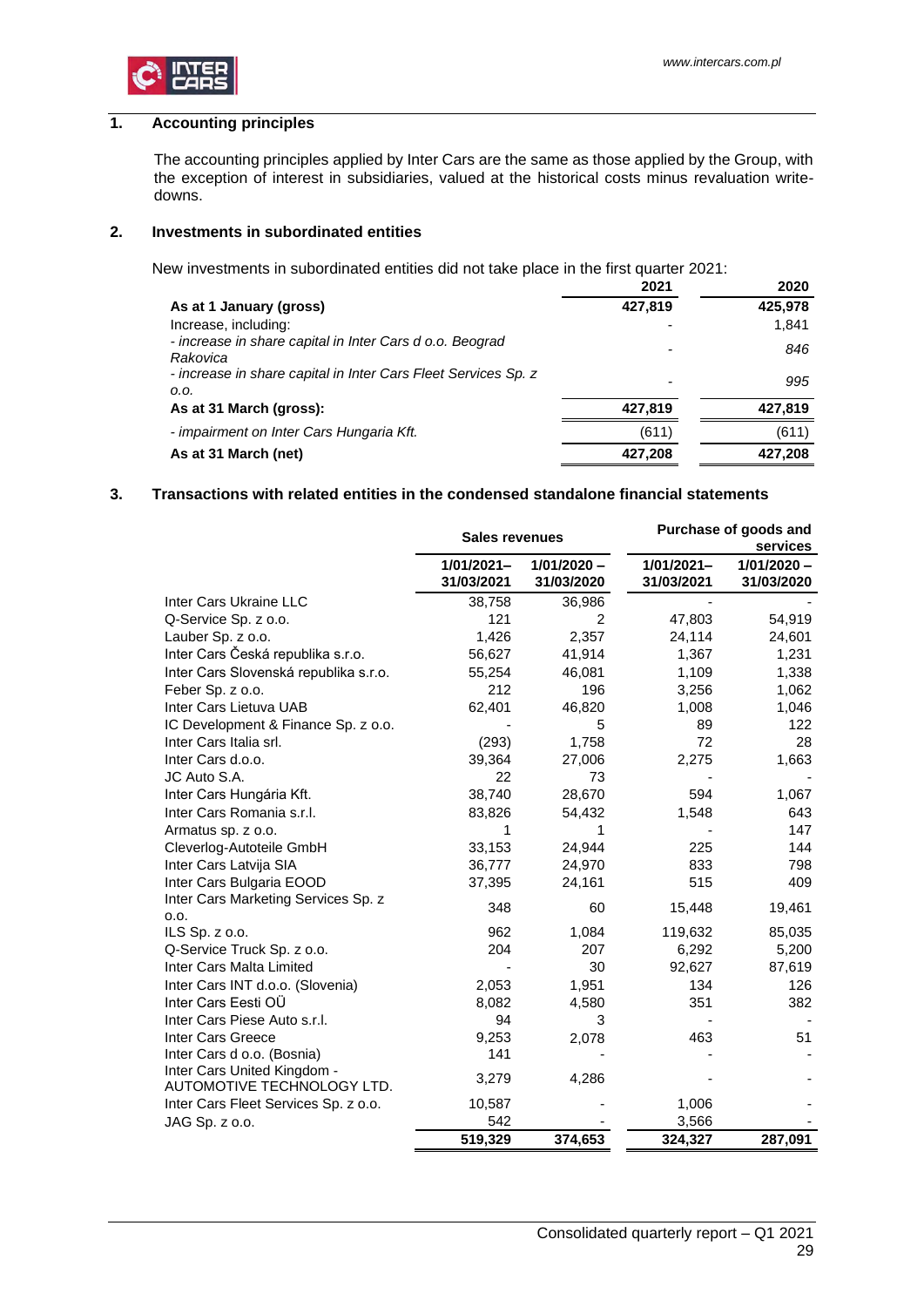

| Transactions with related entities in the condensed standalone financial statements (continued) |
|-------------------------------------------------------------------------------------------------|
|-------------------------------------------------------------------------------------------------|

|                                                           | Receivables as at |            | Liabilities as at |            |
|-----------------------------------------------------------|-------------------|------------|-------------------|------------|
|                                                           | 31/03/2021        | 31/12/2020 | 31/03/2021        | 31/12/2020 |
| Inter Cars Ukraine LLC                                    | 85,423            | 76,634     |                   |            |
| Lauber Sp. z o.o.                                         | 31,619            | 31,749     | 23,669            | 13,252     |
| Inter Cars Ceska Republika s.r.o.                         | 44,160            | 49,899     | 144               |            |
| Inter Cars Slovenska Republika s.r.o.                     | 49,155            | 39,348     | 177               | 37         |
| Feber Sp. z o.o.                                          | 111               | 65         | 17,338            | 13,333     |
| Inter Cars Lietuva UAB                                    | 49,433            | 46,045     | 40                | 19         |
| Inter Cars Italia srl                                     | (3, 439)          | (3,047)    | 897               | 850        |
| Inter Cars d.o.o.                                         | 152,283           | 145,252    | 756               | 108        |
| JC Auto S.A.                                              |                   | 22         |                   |            |
| Inter Cars Hungária Kft.                                  | 83,308            | 43,746     | 114               | (1)        |
| Inter Cars Romania s.r.l.                                 | 280,099           | 274,938    | 59                | 923        |
| Inter Cars Latvija SIA                                    | 45,646            | 41,459     | 80                | 12         |
| Inter Cars Cyprus Ltd.                                    |                   |            | 4                 | 4          |
| Cleverlog-Autoteile GmbH                                  | 3,561             | 1,427      |                   |            |
| Inter Cars Bulgaria Ltd.                                  | 99,864            | 119,430    | 116               | 44         |
| Inter Cars Marketing Services Sp. z                       |                   |            |                   |            |
| 0.0.                                                      | (3)               | 37         | 137,938           | 119,678    |
| ILS Sp. z o.o.                                            | 90                | 2,980      | 72,567            | 40,258     |
| Inter Cars Malta Holding Limited                          |                   |            | (21)              | (21)       |
| Inter Cars Malta Limited                                  | (7)               | (7)        | 151,188           | 112,820    |
| Q-Service Truck Sp. z o.o.                                | 138               | 31         | 2,715             | 6,534      |
| Inter Cars Slovenia                                       | 2,997             | 3,382      | 43                | 72         |
| Inter Cars Eesti OÜ                                       | 3,564             | 3,264      | 125               | 185        |
| Q-Service Sp. z o.o.                                      | 1                 | 191        | 37,568            | 23,841     |
| ILS Latvijas filialie                                     | 59                | 71         |                   |            |
| IC Development & Finance Sp. z o.o.                       | 78                | 78         | 1,728             | 1,727      |
| Armatus sp. z o.o.                                        | $\mathbf{1}$      |            | (342)             | (342)      |
| Inter cars PIESE Auto s.r.l.                              | (91)              |            | 11                | 11         |
| Inter Cars Greece                                         | 21,084            | (88)       | 662               | 190        |
|                                                           | 2                 | 15,884     | 42                |            |
| InterMeko Europe Sp. z o.o.                               | 527               | 1          | 399               |            |
| Inter Cars d o.o. (Bosnia)                                | 358               | 377        |                   | 396        |
| Inter Cars d o.o. Beograd                                 | 404               | 354        |                   | 933        |
| JAG Sp. z o.o.                                            |                   | 433        | 1,170             |            |
| Inter Cars Fleet Services Sp. z o.o.                      | 44,418            | 31,396     | 5,876             | 4,648      |
| Inter Cars United Kingdom -<br>AUTOMOTIVE TECHNOLOGY LTD. | 2,599             | 3,202      |                   |            |
| Gross                                                     | 997,442           | 928,553    | 455,063           | 339,515    |
| <b>Reserves for returns</b>                               | (58, 967)         | (64, 631)  |                   |            |
| <b>Net</b>                                                | 938,475           | 863,922    | 455,063           | 339,515    |
| Settlements on loans and borrowings                       |                   |            |                   |            |
| Receivables from subsidiaries                             |                   |            | 31/03/2021        | 31/12/2020 |
| Lauber Sp. z o.o.                                         |                   |            | 8,766             | 8,766      |
|                                                           |                   |            |                   |            |

| Lauber Sp. z o.o.                                 | 8,766  | 8,766  |
|---------------------------------------------------|--------|--------|
| IC Development & Finance Sp. z o.o.               | 17,863 | 17,848 |
| Q-Service Truck sp z o.o.                         | 5,258  | 2,555  |
| Inter Cars Malta                                  |        |        |
| Inter Cars d o.o. Beograd Rakovica                | 969    | 955    |
| JAG Sp z o.o.                                     | 2,005  | 2,003  |
| Inter Cars Fleet Services Sp. z o.o.              | 3,261  | 3,239  |
| Gross receivables on loans                        | 38,122 | 35,367 |
| Liabilities towards subsidiary companies on loans |        |        |
| Inter Cars Cyprus Ltd.                            | 82,394 | 81,590 |
|                                                   | 82,394 | 81,590 |